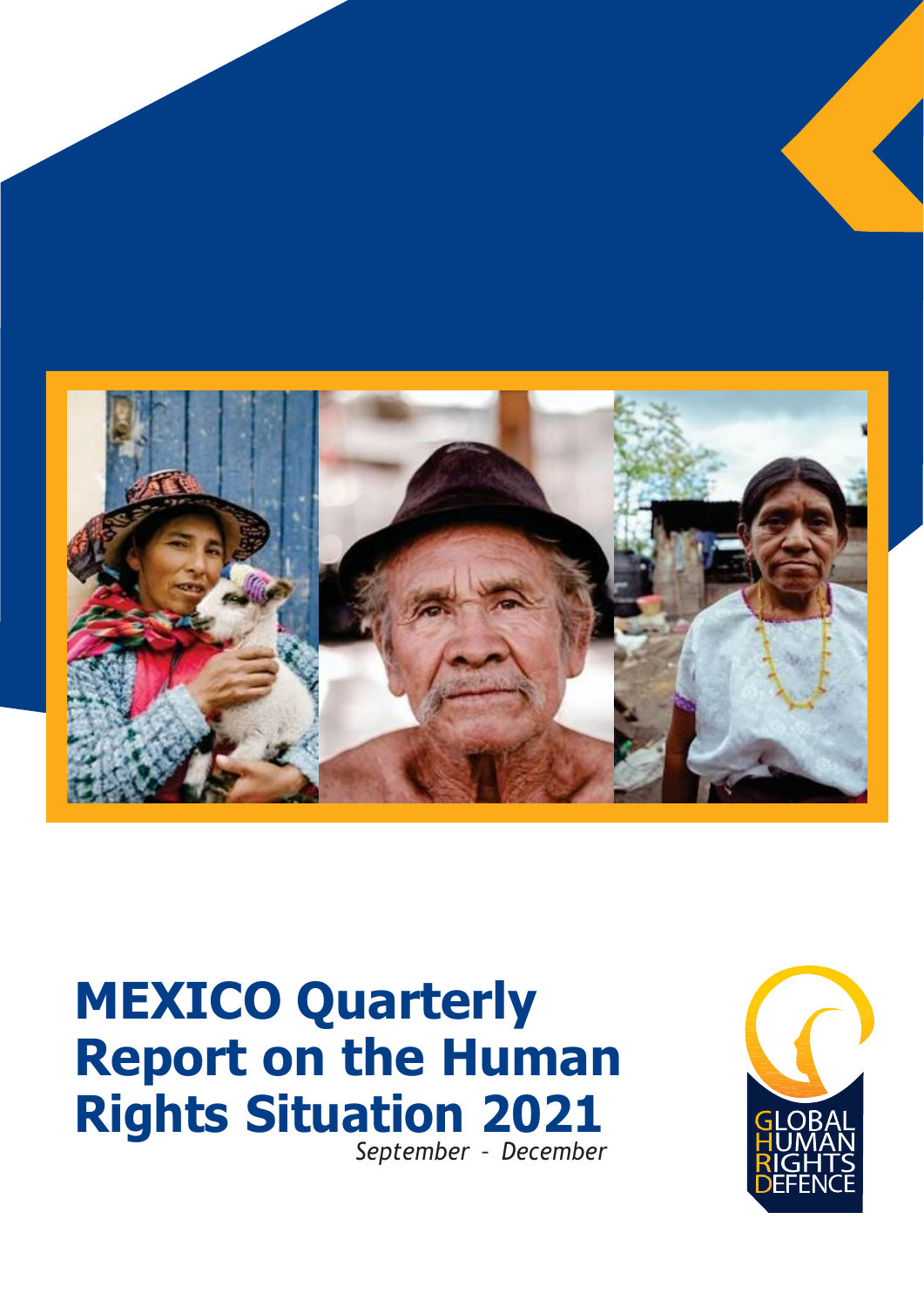Written by Dilan Altinok & Ekaterina Mazharova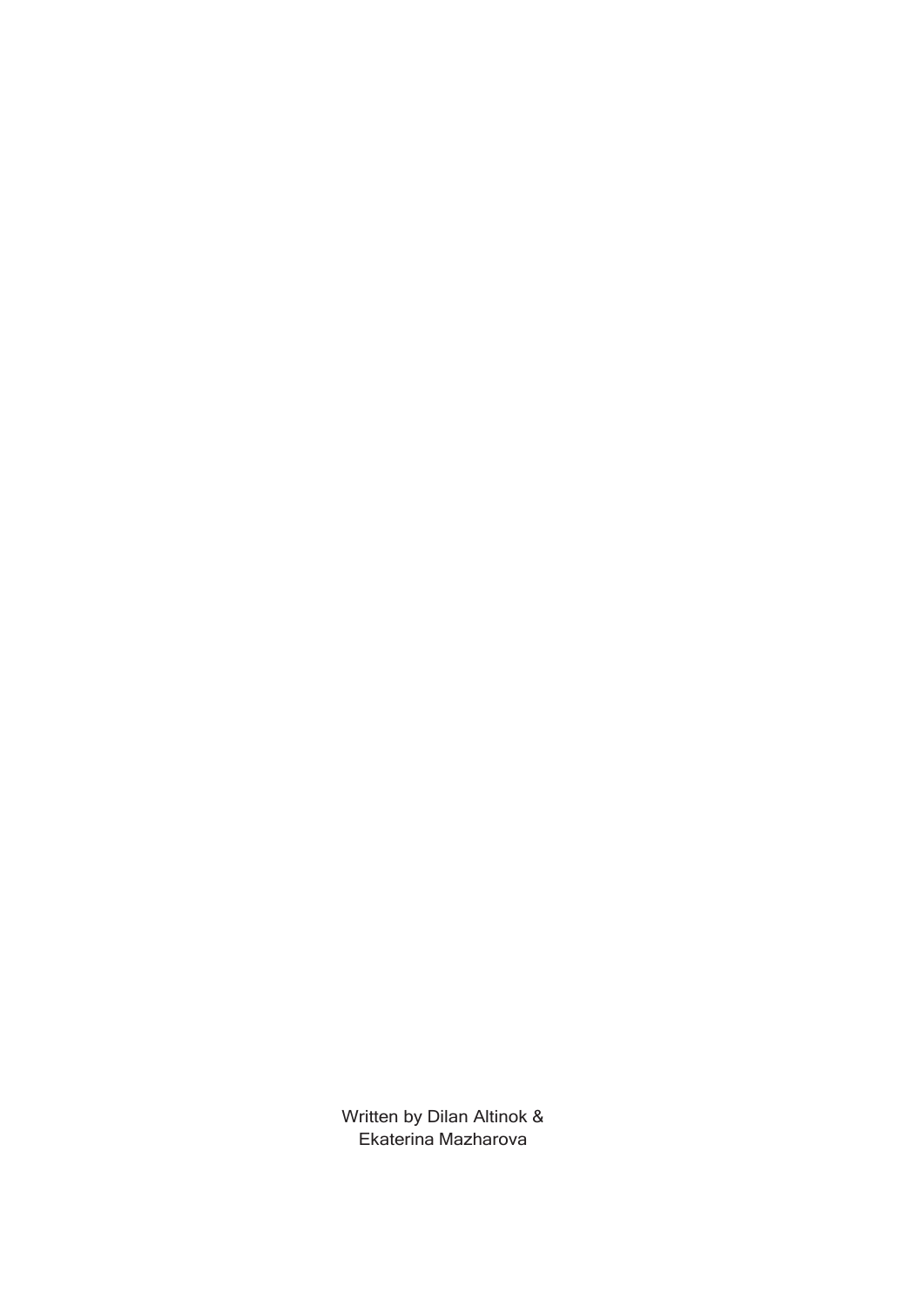# Table of Contents

#### **1. Introduction**

**2. History**

#### **3. Society**

#### **4. Review of the Human Rights Situation - September 2021**

- 4.1 Reproductive Rights: The Mexican Supreme Court Depanelizes Abortion
- 4.2 Migration: Mexican Authorities Announce "Humanitarian Return Flight" for Haitian Asylum Seekers
- 4.3 Indigenous Rights: Mexican President Offers a Public Apology for Crimes Committed Against Yaqui Indigenous Community

#### **5. Review of the Human Rights situation - October 2021**

- 5.1 Mexico's Response to the Migration Crisis in Haiti
- 5.2 Survivors of Acid Attacks Fight for Change in Mexico
- 5.3 Indian Influencer Shot in Tulum by a Group of Hitmen
- 5.4 "A Great New World Discovered!" The 12th of October is no Longer Columbus Day
- 5.5 Global Renewable Energy Transition: Mexico Signs a Trilateral North America Initiative

#### **6. Review of the Human Rights situation - November 2021**

- 6.1 North American Leaders Meet at a Summit to Discuss Economic Integration and Migration
- 6.2 Mexico Participates in the Conference of the State Parties to the OPCW
- 6.3 The National Human Rights Commission's Concern For Journalists' Activities in Jalisco
- 6.4 Mexican Senate is Holding the First Ever Hearing for People with Disabilities

6.5 14-year-old Imprisoned for Fleeing an Arranged Marriage

#### **7. Review of the Human Rights situation – December 2021**

- 7.1 Animal Rights: Demonstrations Against Bullfighting in Mexico City
- 7.2 Restarting the "Remain in Mexico" Program
- 7.3 The UN Committee Against Torture Declares Mexico Responsible for Ill-Treatment and Illegal Detention
- 7.4 Mexican President Proposes to Eliminate the National Climate Change Institute

#### **Conclusion**

#### **Bibliography**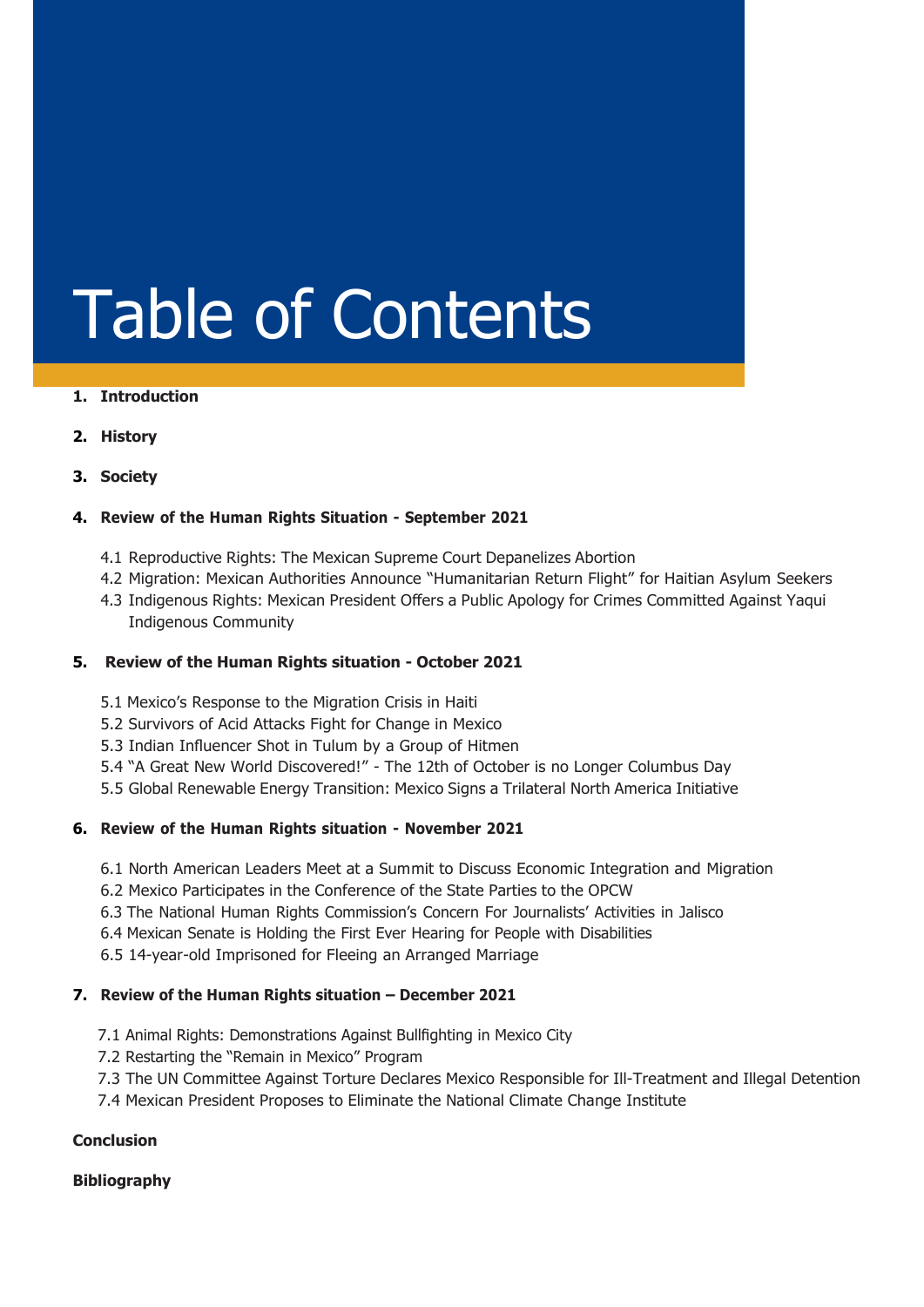### **1. Introduction**

Mexico, officially known as the United Mexican States, is organised as a federation comprising 31 states and the autonomous entity of Mexico City  $-$  the capital and former Federal District.<sup>1</sup> The federal Constitution devolves several powers to the states and to Mexico City. At its most basic level, the local government is administered by municipalities.

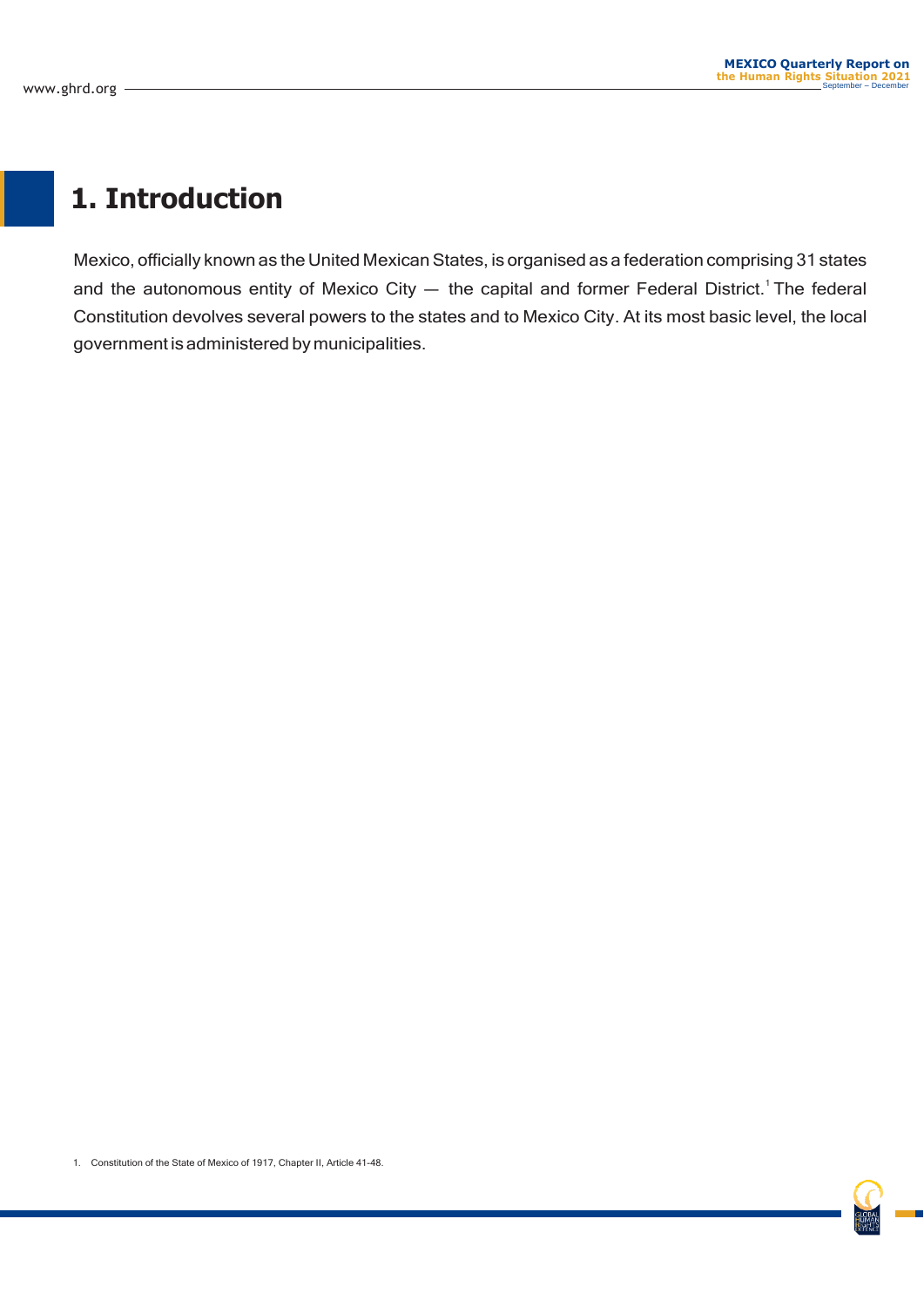### **2. History**

Pre-Columbian Mexico was inhabited by many advanced civilizations such as the Olmec, Maya, Toltec, Zapotec, and Mixtec peoples. In 1521, the Spanish Empire colonised the region, heavily exploiting the native populations.<sup>2</sup>Mexico was under Spanish rule for three centuries before achieving independence in  $1821<sup>3</sup>$  Its early history as a nation-state was marked by great political and socioeconomic turmoil such as a war with the United States in the mid-19th century, where Mexico lost nearly half of its territory.

In the following period, new reforms were instituted and enshrined in the Constitution of 1857. This triggered a civil war, at the end of which a reform on land property was introduced, resulting in the creation of ejidos, areas of rural communal land in which community members had usufructuary rights.<sup>4</sup>

The following decades were marked by a dictatorship, ones which ended in 1910 after the outbreak of a civil revolution. This era saw Emiliano Zapata Salazar as a central figure, a peasant leader who took under his wing the fight of the landless Indians who had greatly suffered at the hands of paramilitary groups.<sup>5</sup> In 1917, a new Constitution was signed, marking the post-revolutionary era as a relatively peaceful period, despite the limited rights that indigenous peoples enjoyed.<sup>6</sup>

In 1988, overtly fraudulent elections were held, and new neoliberal reforms were introduced, curtailing the power of the Mexican State to regulate business enterprises.<sup>7</sup> In 1994, Mexico's economy was integrated with that of the United States of America and Canada in the North American Free

Trade Agreement (NAFTA) which lowered trade barriers between the countries.<sup>8</sup> It was due to the signing of this Agreement that Mexico suffered significant negative environmental impacts at the hands of foreign corporations.

- 2. Minority Rights Group, "Indigenous peoples" (January 2021) https://minorityrights.org/minorities/indigenous-peoples-4/ accessed 28 November 2021.
- 3. Ibid.
- 4. Rodriguez M.H, "Social change and land tenure regimes in Mexico: A critical review" (2012) Vol 77(5) GeoJournal, 633–649.
- 5. William H. Prescott and James Lockhart, "History of the Conquest of Mexico" (Modern Library Paperback Ed, Random House Inc, 2001). 6. Ibid.
- 7. Roitman M, "Treinta Años De Neoliberalismo En México: Los Orígenes de la narcopolítica" (ElDiario.es, 2021) [https://www.eldiario.es/contrapoder/neoliberalismo-mex](http://www.eldiario.es/contrapoder/neoliberalismo-mexico-)iconarcopolitica 132 4503549.html#:~:text=Fue%20Miguel%20de%20la%20Madrid,revoluci%C3%B3n%20mexicana%20fue%20perdiendo%20identidad. accessed 9 December 2021.
- 8. North American Free Trade Agreement (NAFTA), Article 102.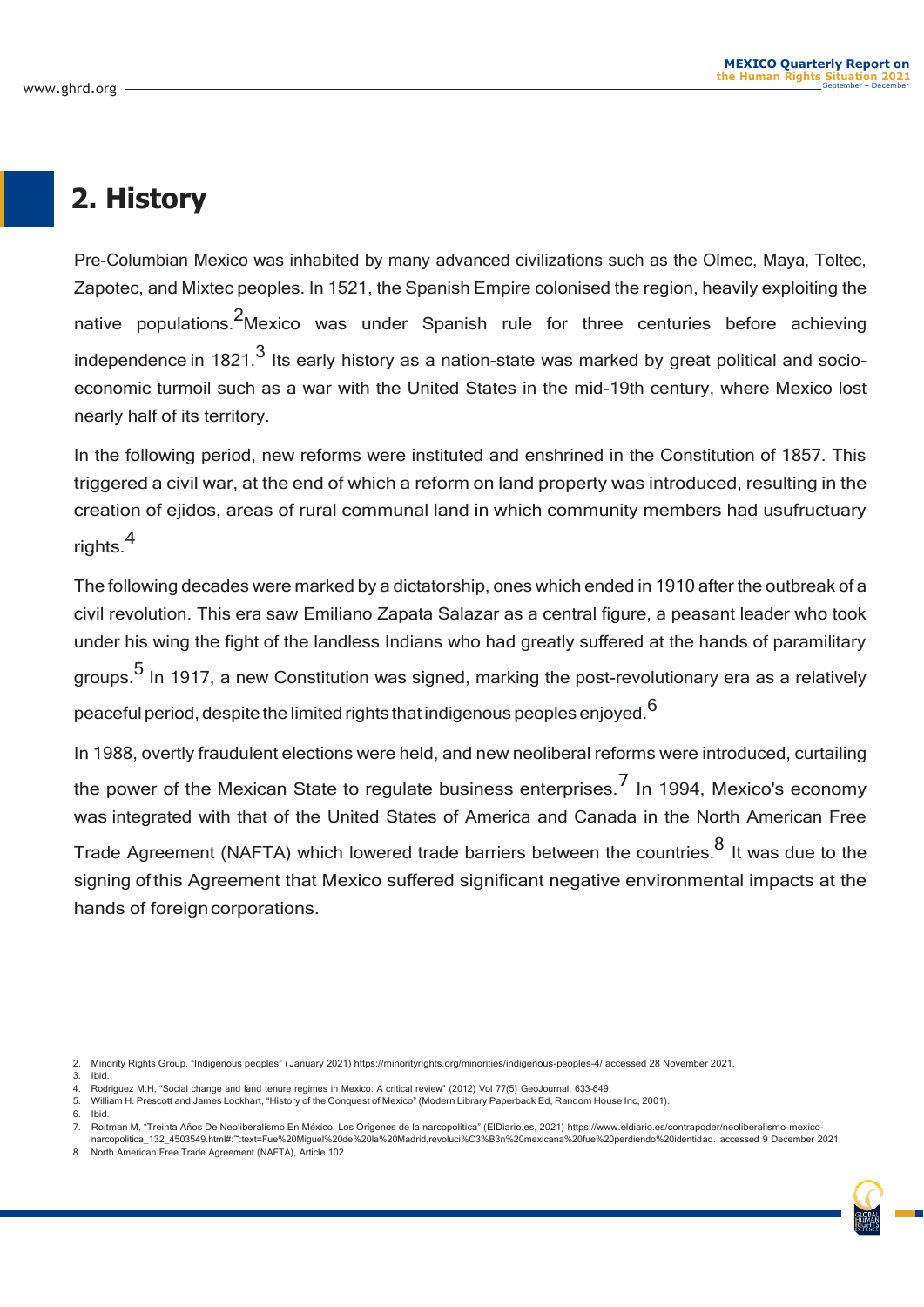### **3. Society**

Mexico is home to a vast array of cultures and peoples. Ongoing cross-cultural cultivation between Indigenous and European peoples has produced the largest ethnic group in Mexico's population — the mestizos — who account for approximately 62% of the total population. Mexico is host to 68 indigenous communities, and around 21.5% of the population identifies as indigenous. $^{\circ}$ Another substantial ethnic group is that of Afro-Mexicans, composed of descendants of enslaved peoples from the colonial era and recent immigrants.<sup>10</sup>

9. International Working Group for Indigenous Affairs, "The Indigenous World 2021: 35th edition" (April 2021) https://iwgia.org/doclink/iwgia-book-the-indigenous-world-2021 eng/eyJ0eXAiOiJKV1QiLCJhbGciOiJIUzI1NiJ9.eyJzdWIiOiJpd2dpYS1ib29rLXRoZS1pbmRpZ2Vub3VzLXdvcmxkLTIwMjEtZW5nIiwiaWF0IjoxNjI4ODM5 NjM2LCJleHAiOjE2Mjg5MjYwMzZ9.z 1CuM7PcT5CPkV0evx8ve88y6v0vmwDu\_51JQ\_lwAkM accessed 28 November 2021.

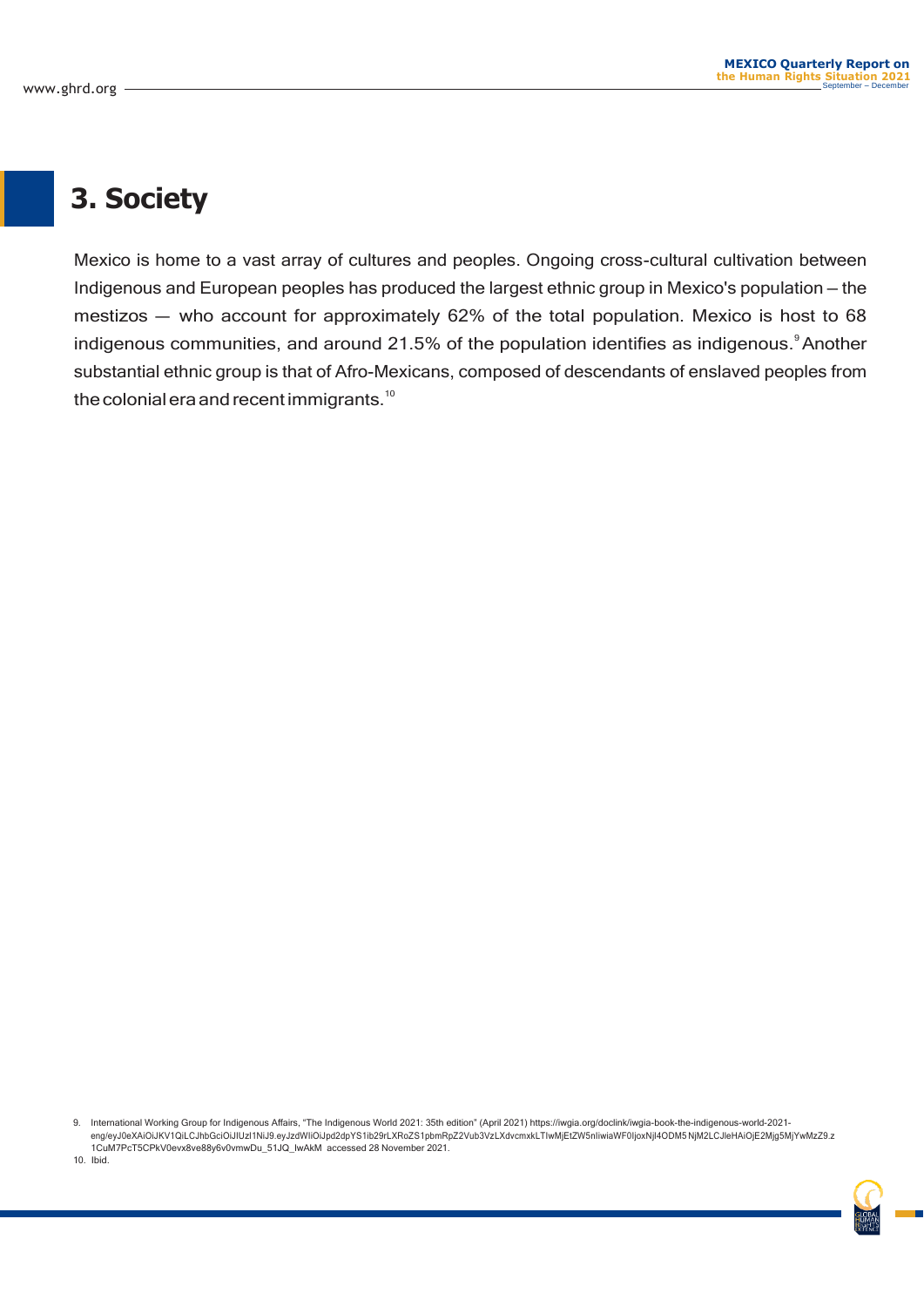### **4. Review of the Human Rights Situation - September 2021**

#### **4.1 Reproductive Rights: The Mexican Supreme Court Depanelizes Abortion**

On September 7, 2021, the Highest Court of Mexico delivered a landmark judgement by declaring the total criminalisation of abortion to be unconstitutional.<sup>11</sup> The Supreme Court overturned the statute inthe state of Coahuila that punished women for up to three years of imprisonment for having an abortion. This was the case even when the abortion was performed as a result of rape — no mitigating circumstances were considered. To celebrate this historical victory, tens of thousands of women in Mexico have taken up green bandanas — a symbol of abortion-rights campaigners in Argentina— and marched the streetswith slogans such as "Abortion is a Human Right".

Remarkably, this was a historical moment where 8 of 11 votes were reached, creating a judicial precedent for future jurisprudence in the field of women's reproductive rights. After this judgement, all 32 Mexican states will be pushed to adjust their legislation by complying with this recent judgment of the Supreme Court. Consequently, they must depanelize abortion and ensure a safe and voluntary interruption of pregnancy.

"Today is a historic day for the rights of all Mexican women," said Supreme Court Chief Justice Arturo Zaldivar on Tuesday.<sup>12</sup>

The Supreme Court's judgement is in line with international Human Rights Law, especially with the Inter-American Convention on Human Rights, where a general consensus was reached stipulating that the women's right to life and physical integrity prevails over the right to life and development of the foetus in the early stages of pregnancy.<sup>13</sup> Argentina, followed by Mexico are two Latin American countries that legalised abortion, and by doing so ensured further protection and implementation of fundamental Human Rights of women and girls. Will other neighbouring countries follow suit?

[https://www.n](http://www.npr.org/2021/09/07/1034925270/mexico-abortion-decriminalized-supreme-court?t=1635937401170)pr.o[rg/2021/09/07/1034925270/mexico-abortion-decriminalized-supreme-court?t=1635937401170.](http://www.npr.org/2021/09/07/1034925270/mexico-abortion-decriminalized-supreme-court?t=1635937401170)

<sup>11.</sup> Suprema Corte Justicia de la Nación. (2021, September 7). Comunicado de Prensa: Suprema Corte declara inconstitucional la criminalización total del aborto. Gobierno de Mexico. Retrieved November 3, 2021, from [https://www.internet2.scjn.gob.mx/red2/comunicados/noticia.asp?id=6579.](http://www.internet2.scjn.gob.mx/red2/comunicados/noticia.asp?id=6579)

<sup>12.</sup> Romo, V. (2021, September 7). Mexico's Supreme Court Has Voted To Decriminalize Abortion. NPR. Retrieved November 3, 2021, from

<sup>13.</sup> IACHR Press release, October 23,2017 https://mailchi.mp/dist/iachr-urges-all-states-to-adopt-comprehensive-immediate-measures-to-respect-and-protect-womens-sexual-andreproductive-rights?e=07a43d57e2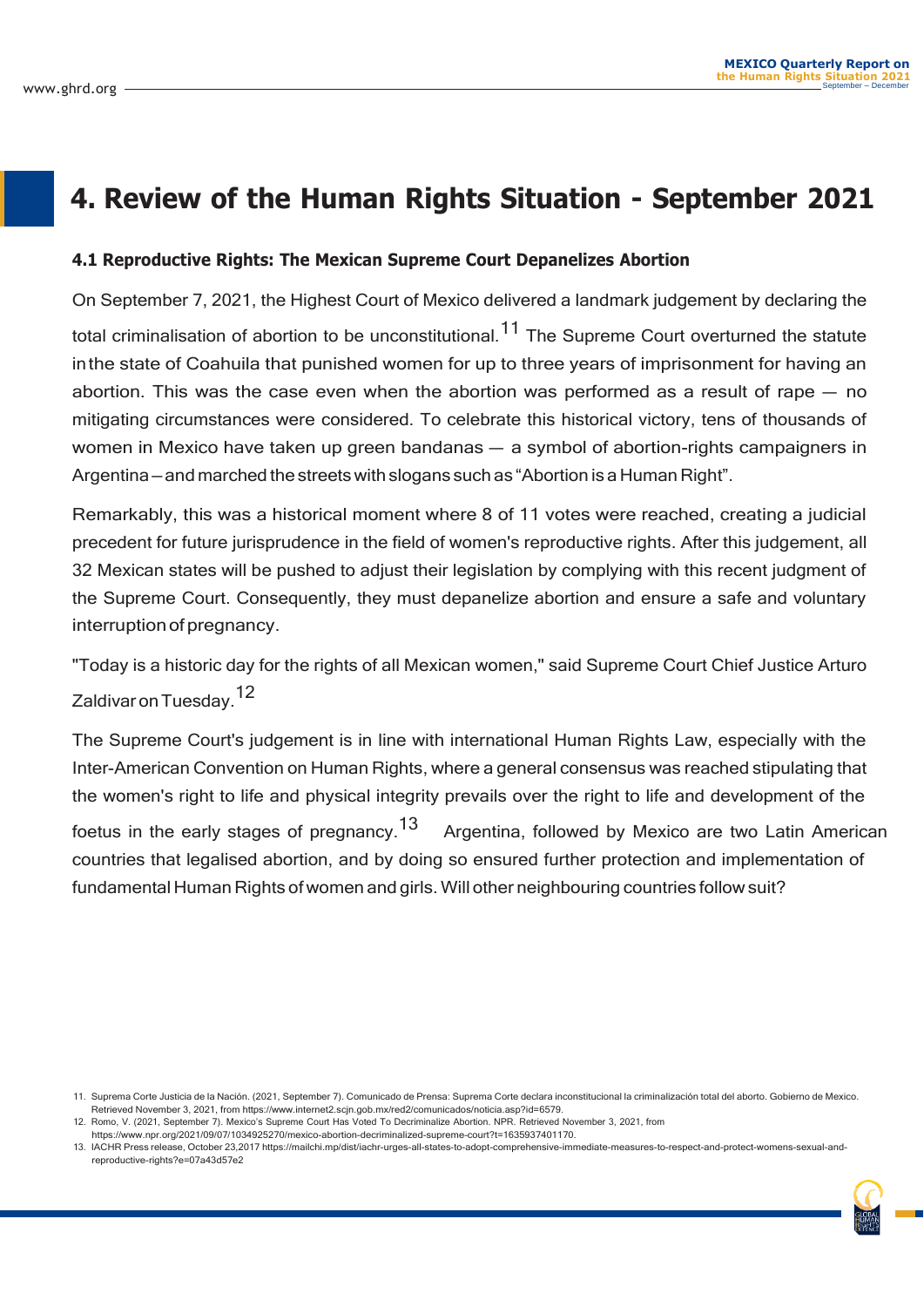#### **4.2 Migration: Mexican Authorities Announce "Humanitarian Return Flight" for Haitian Asylum Seekers**

Since mid-September, thousands of Haitian migrants and asylum seekers have been relocated from the USA to the Mexican state of Coahuila. Now, the Mexican government has announced the start of "humanitarian return flights" for Haitians who "voluntarily choose to return to their homeland."<sup>14</sup>

According to Human Rights Watch (HRW), there is reason to believe that these returns will not be voluntary or humanitarian.<sup>15</sup> There is evidence to suggest that Mexican immigration authorities frequently urge migrants and asylum seekers to sign papers allowing them to be "voluntarily" deported to their home countries, even though many are fleeing violence or persecution and require international protection. In fact, the leaders of Mexico's own asylum authority and the Mexico office of the United Nations High Commissioner for Refugees (UNHCR) have both stated that Haitians should not be returned to Haiti in line with the international Human Rights law which provides for the opportunity to seek asylum.

#### **4.3 Indigenous Rights: Mexican President Offers a Public Apology for Crimes Committed Against Yaqui IndigenousCommunity**

Mexican President Lopez Obrador apologised for past wrongdoings, including those done during dictator Porfirio Diaz's reign from 1884 to 1911. In his statement he declares that the Mexican Government is committed to a reparation plan that will restore as much as possible damage inflicted upon the Yaqui indigenous community. Amongst others, the President has promised to return land to the Yaquis, ensure water rights, and build a comprehensive welfare program.<sup>16</sup>

<sup>14.</sup> Secretaría de Relaciones Exteriores. (2021, September 29). Humanitarian return flights to Haiti resume. Gobierno de México. Retrieved November 3, 2021, from [https://www.gob.mx/sre](http://www.gob.mx/sre/prensa/humanitarian-return-ﬂights-to-haiti-resume?idiom=en)/prensa/humanitarian-return-fl[ights-to-haiti-resume?idiom=en.](http://www.gob.mx/sre/prensa/humanitarian-return-ﬂights-to-haiti-resume?idiom=en)

<sup>15.</sup> Vivanco, J. M. (2021, October 26). How "voluntary" are Mexico's 'humanitarian return flights'? Human Rights Watch. Retrieved November 3, 2021, from [https://www.h](http://www.hrw.org/news/2021/10/06/how-voluntary-are-mexicos-humanitarian-return-ﬂights)rw.[org/news/2021/10/06/how-voluntary-are-mexicos-humanitarian-return-](http://www.hrw.org/news/2021/10/06/how-voluntary-are-mexicos-humanitarian-return-ﬂights)flights.

<sup>16.</sup> NEWS WIRES. (2021, September 29). Mexican president Lopez Obrador offers apology to Yaqui indigenous people. France 24. Retrieved November 3, 2021, from [https://www.france24.com/en/americas/20210929-mexican-president-lopez](http://www.france24.com/en/americas/20210929-mexican-president-lopez-obrador-oﬀers-apology-to-yaqui-indigenous-people)-obrador-offers[-apology-to-yaqui-indigenous-people.](http://www.france24.com/en/americas/20210929-mexican-president-lopez-obrador-oﬀers-apology-to-yaqui-indigenous-people)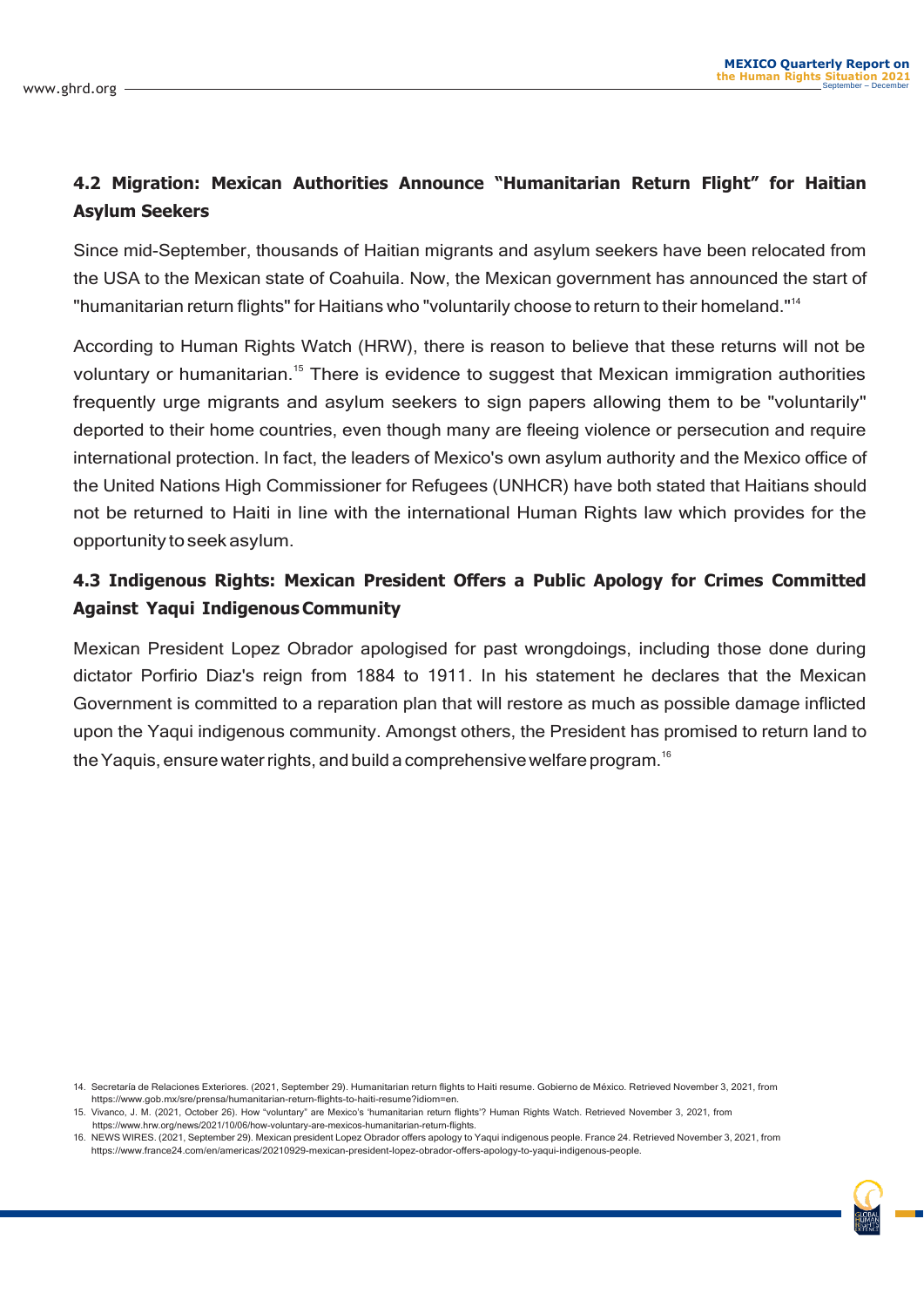### **5. Review of the Human Rights situation - October 2021**

#### **5.1 Mexico'sResponse to the MigrationCrisis in Haiti**

Mexico has been providing 'humanitarian return flights' to Haitian migrants and asylum seekers who ask for protection in makeshift camps in Del Rio, Texas and Ciudad Acuña.<sup>17</sup>These return flights and their humanitarian and voluntary aspects are being questioned and it is being claimed that Mexican immigration agents pressured migrants to sign the return papers in order to make it seem as if they are voluntarily willing to go back to their home countries.

Haiti is going through a political, humanitarian and security crisis — the government is unable to fulfil the basic needs of its citizens, which is the reason why Mexico's asylum authorities, as well as the UNHCR, advise Mexico not to return Haitian refugees to Haiti.<sup>18</sup> Records show that since January 2021, more than 53,000 migrants were subjected to assisted returns by the Mexican government. This statistic continues to increase daily.<sup>19</sup>

#### **5.2 Survivors of Acid Attacks Fight for Change in Mexico**

Survivors of acid attacks gathered to address violence against women in Mexico and the staggering levels of impunity related to it. The survivors of such crimes are now fighting for acid attacks to be classified as attempted femicide, contributing to the creation of organisations such as the Carmen Sánchez Foundation whose aim is to provide support and legal reforms for survivors.

According to UN Women, the most common motive behind acid attacks is related to acts of revenge and jealousy from women's ex-partners for leaving harmful and unhealthy relationships.<sup>20</sup>Men tend to see partners as their property and so, after separating, they wish to make sure that ex-spouses do not commit to new romantic relationships. The number of acid attacks per year in Mexico amounts to approximately 1,500 cases. However, according to the Acid Survivors Trust International, the real number is most probably higher, since many attacks remain unreported.

The first half of 2021 has witnessed many crimes against women, including 1,879 murders, more than 33,000 injuries, 10,000 rapes and nearly 24,000 cases of domestic violence. Gender-based violence continues to be a major issue in Mexico, an issue for which organisations such as the Carmen Sánchez Foundation aim to contribute in a progressive way. $^{21}$ 

18. Ibid.

21. Ibid.

<sup>17.</sup> How "voluntary" are Mexico's 'humanitarian return flights'?. (2021). Retrieved 5 November 2021, from [https://www.h](http://www.hrw.org/news/2021/10/06/how-voluntary-are-mexicos-)rw.[org/news/2021/10/06/how-voluntary-are-mexicos](http://www.hrw.org/news/2021/10/06/how-voluntary-are-mexicos-)humanitarian-return-flights

<sup>19.</sup> Ibid.

<sup>20.</sup> News, A. (2021). Survivors of acid attacks in Mexico unite to push for change. Retrieved 9 November 2021, from https://abcnews.go.com/International/wireStory/survivors-acidattacks-mexico-unite-push-change-79427563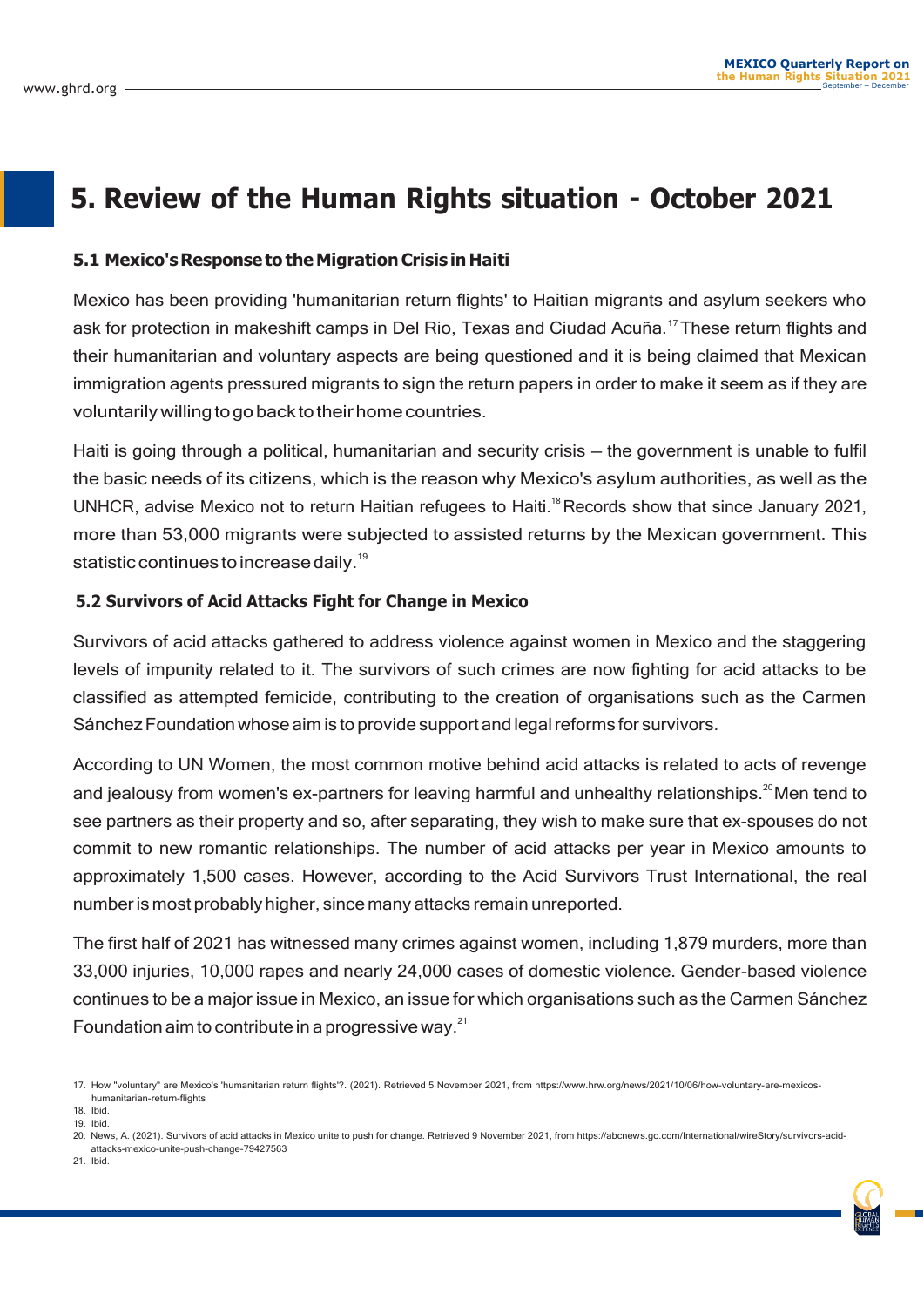#### **5.3 Indian Influencer Shot in Tulum by a Group of Hitmen**

Anjali Ryot's vacation in Tulum, one of the main tourist destinations in Mexico, ended in her untimely death. On October 20, 2021, the 25-year-old woman became a victim of murder along with another German tourist during dinner on the terrace of restaurant La Malquerida when four armed men suddenly opened fire on the premises. According to the authorities, the perpetrators were taking part in a confrontation between drug cartels which resulted in the shooting. After the occurrence, the German government advised its citizens staying in Tulum not to leave their hotels and to only take official taxis to reach the airport safely.<sup>22</sup>

#### **5.4 "A Great New World Discovered!" - The 12th of October is no Longer Columbus Day**

On October 12, 1492, Christopher Columbus "discovered" the New World by arriving on the island of Guanahani (known today as Watling Island). In Mexico, this date is a national holiday and is commonly known as Columbus Day or Dia de la Raza. October 2021 marks a symbolic historical moment for Mexico due to the fact that from 2022 onwards, the 12th of October will be officially renamed as the Day of the Pluricultural Nation to recognize "the multicultural, multiethnic, and multilingual wealth that characterises Mexico.<sup>23</sup>

This official announcement is accompanied by the removal of the statue of Columbus from Mexico City's most iconic boulevard Reforma and replaced with a statue of an Indigenous woman called 'The Young Woman of Amajac'.<sup>24</sup> The new monument portraits a pre-Hispanic female figure which was discovered along Mexico's Gulf Coast last January. This replacement is without a doubt the consequence of a strong movement in the Americas in favour of decolonisation, and in particular, the fight towards indigenous rights.

<sup>22.</sup> Beatriz Guillén, (2021, October 22). Balas, 'influencers' e Instagram: la muerte de Anjali Ryot en un tiroteo en Tulum, Retrieved 5 November 2021 https://elpais.com/mexico/2021-10-22/balas-influencers-e-instagram-la-muerte-de-anjali-ryot-en-un-tiroteo-entulum.html

<sup>23.</sup> Shaw, T. (2020, January 1). Day of the Pluricultural Nation in Mexico in 2022. Office Holidays. Retrieved November 9, 2021, from https://www.officeholidays.com/holidays/mexico/mexico-day-of-the-races

<sup>24.</sup> Dasgupta, S. (2021, October 13). Mexico City says statue of Indigenous woman to replace Columbus. The Independent. Retrieved November 9, 2021, from [https://www.independent.co.uk/news/world/americas/mexico-indigenous-woman-columbus-statue-b1937383.html](http://www.independent.co.uk/news/world/americas/mexico-indigenous-woman-columbus-statue-b1937383.html)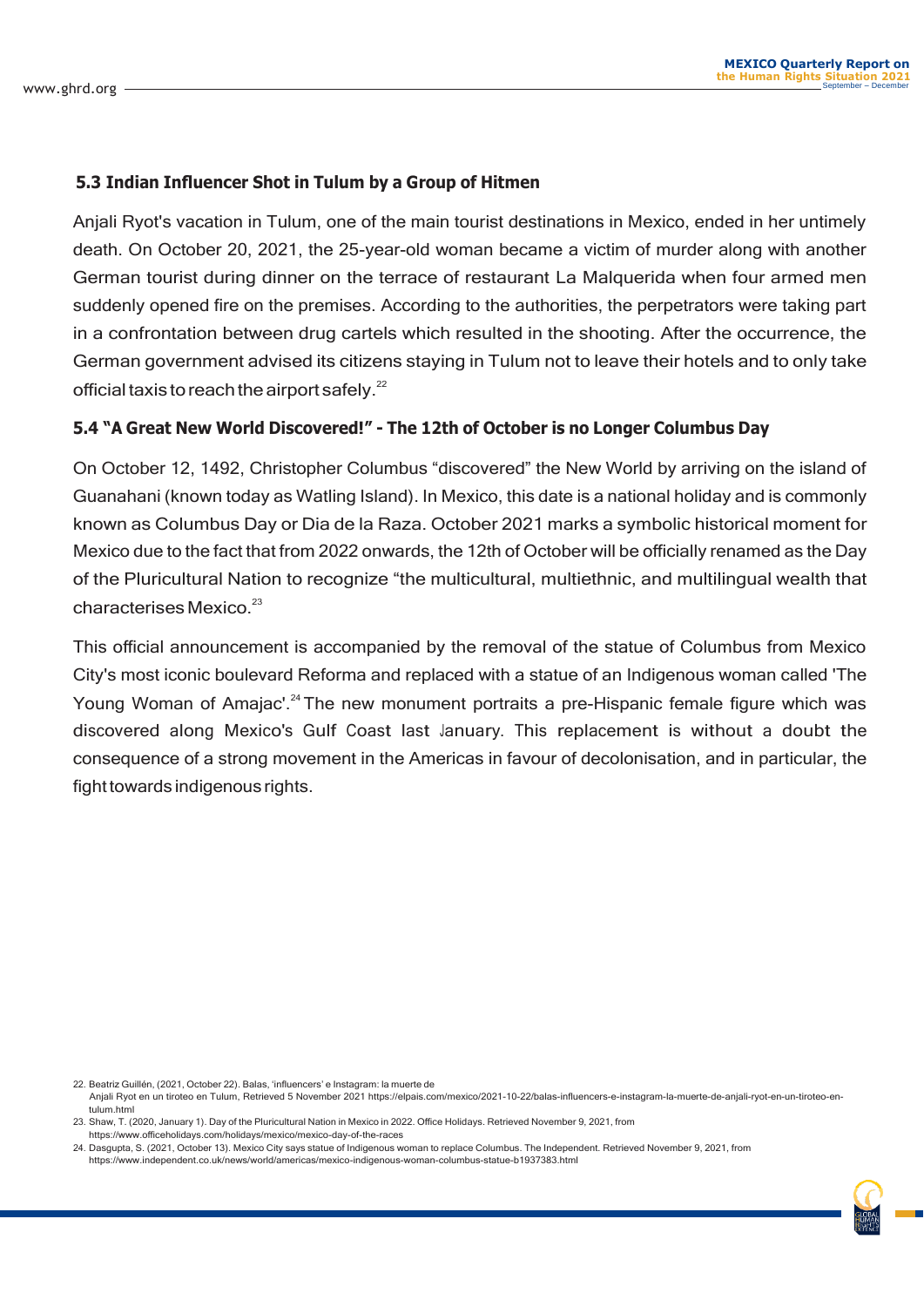#### **5.5 Global Renewable Energy Transition: Mexico Signs a Trilateral North America Initiative**

During the latest United Nations Climate Change Conference (COP26 2021) in Glasgow, Canada, Mexico and the United States signed a trilateral initiative, under the Environmental Cooperation Agreement, with the aim to "support isolated, remote and Indigenous communities' transition to clean, renewable and reliable sources of energy".<sup>25</sup> For the first time ever, these countries are working together, through the Commission for Environmental Cooperation (CEC), to support indigenous communities in their transition to renewable energy. This transition plan will be part of the Global Initiative to support renewable energy and will require an initial investment of \$500, 000 in funding from Mexico, Canada and the US.

<sup>25.</sup> Commission for Environmental Cooperation. (2021, November 4). Canada, Mexico & US Kickstart Global Renewable Energy Transition for Remote & Indigenous Communities. Cision. Retrieved November 9, 2021, from [https://www.](http://www.prnewswire.com/news-releases/canada-mexico--us-kickstart-global-renewable-energy-transition-for-remote--indigenous-)prn[ewswire.com/news-releases/canada-mexico--us-kickstart-global-re](http://www.prnewswire.com/news-releases/canada-mexico--us-kickstart-global-renewable-energy-transition-for-remote--indigenous-)n[ewable-energy-transition-for-remote--indigenous](http://www.prnewswire.com/news-releases/canada-mexico--us-kickstart-global-renewable-energy-transition-for-remote--indigenous-)communities-301416920.html

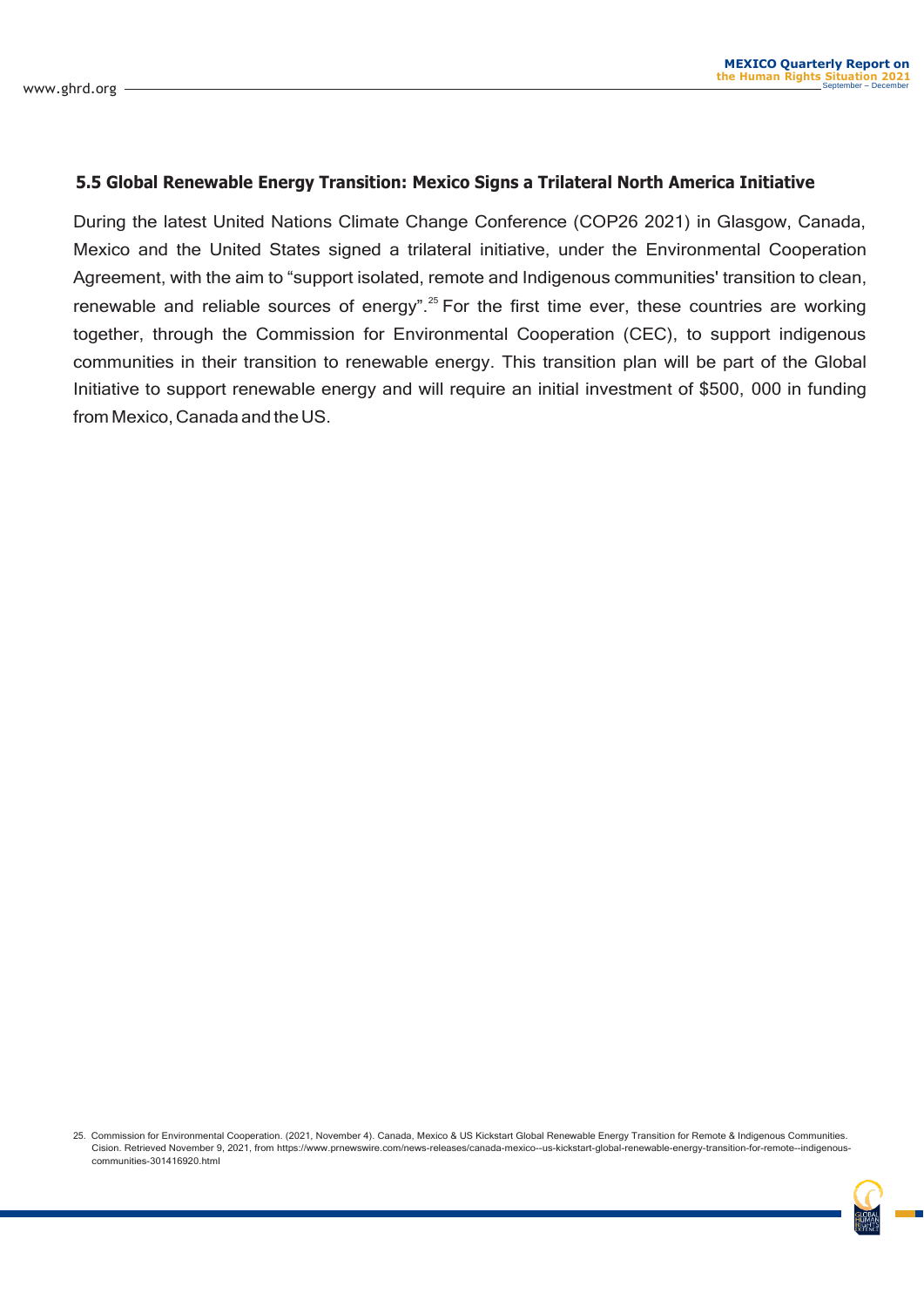### **6. Review of the Human Rights situation - November 2021**

#### **6.1 NorthAmerican Leaders Meet at a Summit to Discuss Economic Integrationand Migration**

On November 18, 2021, US President Joe Biden hosted the so-called 'Three Amigos Summit' at the White House in Washington D.C. for the first time in five years, a summit involving Mexican President Lopez Obrador and Canadian Prime Minister Justin Trudeau.<sup>26</sup> The main issues on the agenda were economic integration and migration. With regards to the latter, the White House claimed that it is aiming to create a 'regional vision for migration' as a response to the high levels of migrations arriving at the US border from Mexico. Although the US expressed that the plan aims to provide citizenship to over 11 million undocumented migrants living on US territory, Title 42 of its Public Health, and Welfare Code states that the US is still relying on Mexico to take back asylum seekers.<sup>27</sup> Throughout the summit, President Biden declined to answer any questions related to the US' policies on asylum seekers which according to human rights and immigration advocacy organisations is described as 'cruel, ineffective and unlawful'. $^{28}$ 

#### **6.2 MexicoParticipates intheConferenceof theStateParties to theOPCW**

From November 29, 2021 until December 03, 2021, Mexico participated in the 26th Session of the Conference of the States Parties to the Chemical Weapons Convention (CSP-26) attended by members of the Organisation for the Prohibition on the Use of Chemical Weapons (OPCW).<sup>92</sup> H.E Ambassador José Antonio Zabalgoitia Trejo of Mexico to The Netherlands participated as the outgoing Chairperson to the organisation and as representative of Mexico as a member state of the OPCW. During the conference, the delegates provided and discussed recommendations that aim to enhance the organisation's work in areas such as international cooperation, assistance, protection and outreach. The organisation's programme and budget for the upcoming two years will also be discussed. Through its participation, Mexico contributes to the OPCW's aim of working together for a world free of chemical weapons.<sup>30</sup>

30. Ibid.

<sup>26.</sup> 'US, Canada, Mexico Leaders To Meet In First Summit Since 2016' (Aljazeera.com, 2021) [<https://www.a](http://www.aljazeera.com/economy/2021/11/18/us-canada-mexico-leaders-to-meet-in-)ljaze[era.com/economy/2021/11/18/us-canada-mexico-leaders-to-meet-in](http://www.aljazeera.com/economy/2021/11/18/us-canada-mexico-leaders-to-meet-in-)first-summit-since-2016> accessed 1 December 2021.

<sup>27.</sup> Title 42, Chapter 6A The public health and welfare, United States Code, 2011 Edition

<sup>28.</sup> 'At Summit, U.S., Canada And Mexico Avoid Thorny Questions' (Nytimes.com, 2021) [<https://www.nytimes.com/2021/11/18/us/politics/us-canada-mexico-summit.html>](http://www.nytimes.com/2021/11/18/us/politics/us-canada-mexico-summit.html) accessed 1 December 2021.

<sup>29. &#</sup>x27;OPCW'S Conference Of The States Parties Opens In The Hague' (OPCW, 2021) [<https://www.o](http://www.opcw.org/media-centre/news/2021/11/opcws-conference-states-parties-opens-hague)pcw.org/media-centre/news/2021/11/opcws-conference-states-parties-opens-hague a8ccessed 1 December 2021.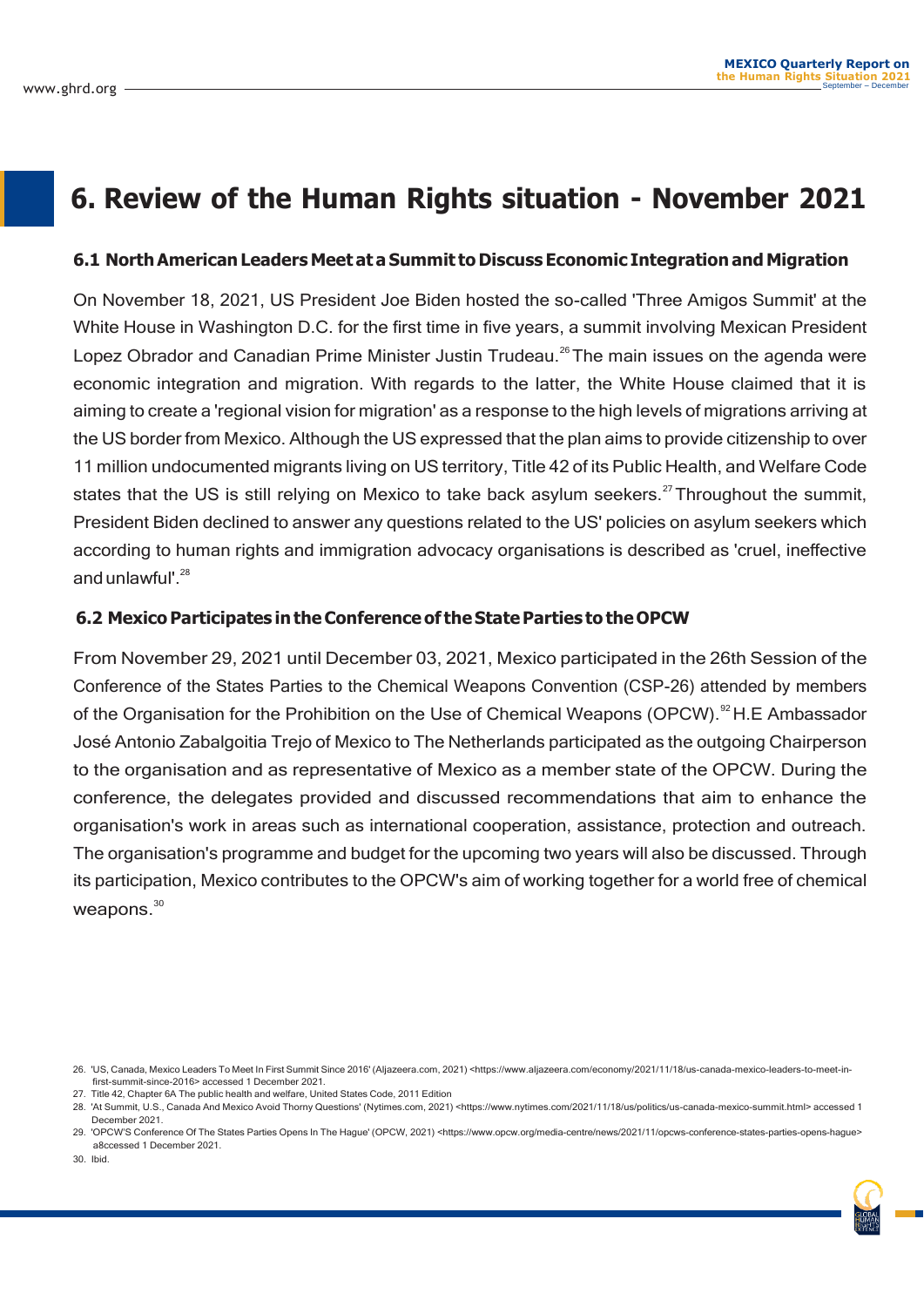#### **6.3 The National Human Rights Commission's Concern For Journalists' Activities in Jalisco**

The National Human Rights Commission  $(CNDH)^{31}$  expressed its concern regarding the recent announcements of Enrique Alfaro, Governor of Jalisco, stating that the Mexican media should not publish news regarding the high-impact crimes that take place in Puerto Vallarta in order to prevent the creation of negative associations with the place considering its positions as a tourist destination. The CNDH stated that Mexico needs to respect journalists and their rights, and requested that the federal, state and municipal authorities take measures that will ensure that the gathered information will not affect, directly or indirectly, the fundamental rights of journalists. $32$ 

#### **6.4 Mexican Senate is Holding the First Ever Hearing for People with Disabilities**

The month of October marked a historical moment for people with disabilities in Mexico. The Senate held the first ever hearing with the objective of encouraging and improving the rights of people with disabilities to participate in politics, public and private institutions, and develop the country's legislative framework on the further implementation of their rights.<sup>33</sup> According to the HRW "Mexico has an obligation under the Convention on the Rights of Persons with Disabilities to ensure people with disabilities can effectively and fully participate in political and public life on an equal basis with others, directly or through freely chosen representatives, and encourage their participation."<sup>34</sup> There are more than 1,175,000 people with intellectual disabilities living in Mexico, which puts an obligation on the country to include and consider their political will to be included in the public policy discourse.

#### **6.5 14-year-old Imprisoned for Fleeing an Arranged Marriage**

A 14-year-old minor was imprisoned after fleeing her own wedding which was arranged by her neighbour.<sup>35</sup> Anayeli "N," as she was known in the local newspaper, was to marry her neighbour in Joyal Real hamlet, Guerrero state, Mexico.<sup>36</sup> According to the press release, "Anayeli's mother had received 200,000 pesos (£7,120) for giving her daughter's hand in marriage."<sup>37</sup> Child marriage constitutes a violation of fundamental human rights of women and girls, and is further prohibited under Mexican national law. Despite this, child weddings are frequent inrural areas ofMexico.

31. Comisión Nacional de los Derechos Humanos.

37. Ibid. 36. Ibid.



<sup>32.</sup> 'CNDH Pide A Gobernador De Jalisco Respetar La Actividad Periodística' (El Universal, 2021) [<https://www.eluniversal.com.mx/estados/cndh-pide-gobernador-de-jalisco-re](http://www.eluniversal.com.mx/estados/cndh-pide-gobernador-de-jalisco-respetar-)spetarla-actividad-periodistica> accessed 1 December 2021.

<sup>33.</sup> 'People with Disabilities in Mexico Underrepresented in Politics' (Human Rights Watch, 2021) Human Rights Watch [https://www.h](http://www.hrw.org/news/2021/12/03/people-disabilities-)rw.[org/news/2021/12/03/people-disabilities](http://www.hrw.org/news/2021/12/03/people-disabilities-)mexico-underrepresented-politics accessed 8 December 2021.

<sup>34.</sup> Ibid.

<sup>35.</sup> '14-year-old Mexican jailed for fleeing arranged marriage' The Independent. (2021) [https://www.independent.co.uk/news/world/americas/mexican-teen-jailed-arranged-marriage](http://www.independent.co.uk/news/world/americas/mexican-teen-jailed-arranged-marriage-)b1970363.html accessed 8 December 2021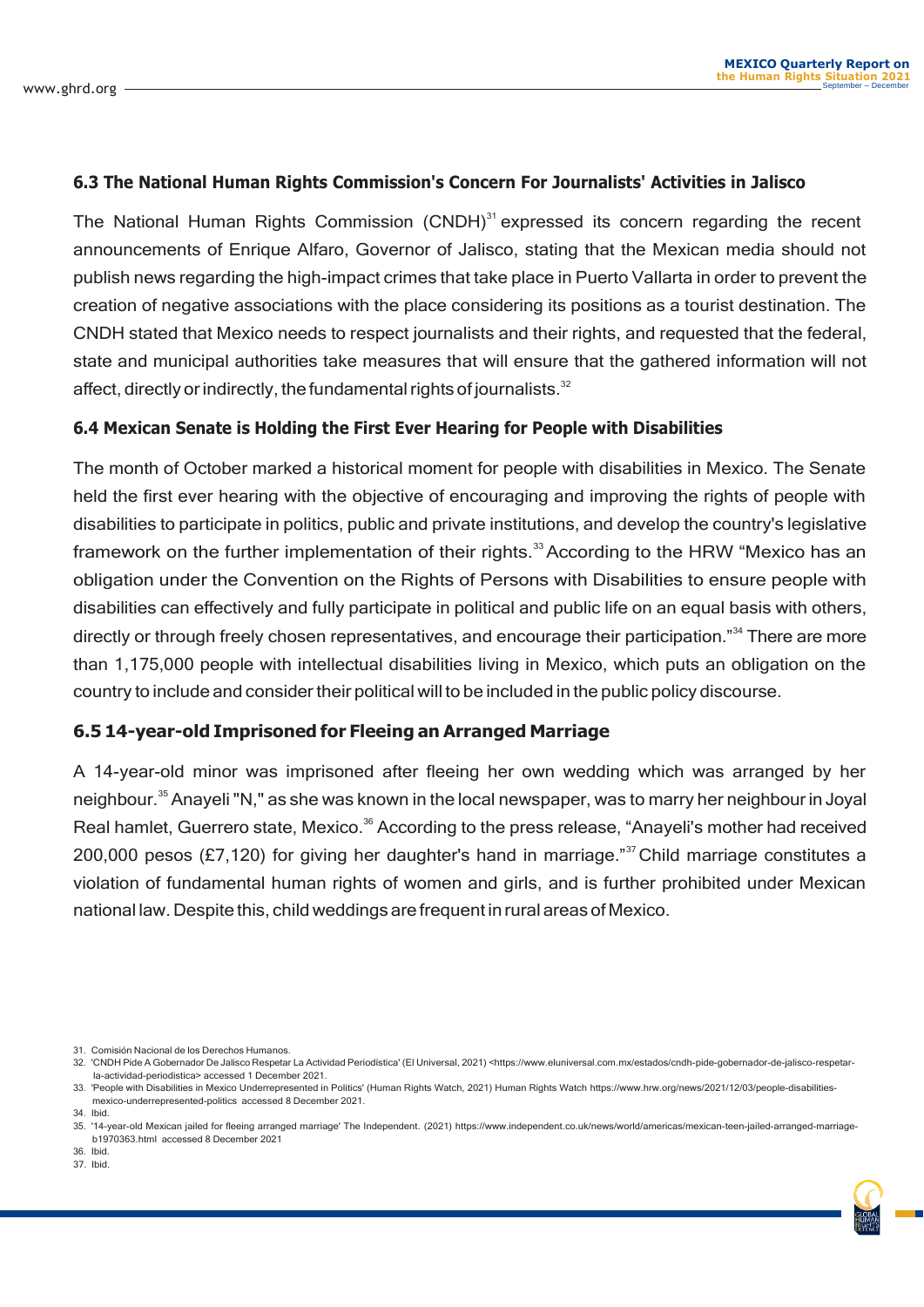### **7. Review of the Human Rights situation – December 2021**

#### **7.1 Animal Rights: Demonstrations Against Bullfighting in Mexico City**

The animal rights organisation "First Sit-In for the Abolition of Bullfighting in Mexico" protested on the steps of the Mexico City Congress, threatening to hold a sit-in demonstration until lawmakers bring up a measure prohibiting bullfighting. <sup>38</sup>The organisation is already famous in Mexico for keeping up their promises as they had previously occupied the Federal District's Legislative Assembly for 44 days in 2017.<sup>39</sup> According to the demonstrators (a small group of 10 people), their goal is to hold several protests to encourage local officials to examine the bullfighting prohibition and to implement the appropriatelegislativemeasures.

#### **7.2 Restarting the "Remain in Mexico" Program**

On December 6, 2021, the US and Mexican governments announced that they will begin the enrolment of asylum applicants, including non-Spanish speakers like Haitians, Brazilians, and Indigenous peoples, in the "Remain in Mexico" program. $40$  The objective is to transport the asylum seekers to seven Mexican cities located close to the US-Mexican border, where they will await the outcome of their applications. The "Remain in Mexico'' program raises several concerns regarding its alignment with international human rights provisions. This is especially due to the fact that many individuals deported to Mexico are often targeted for violence by criminal gangs in Mexican border cities, as well as Mexican police and immigration authorities. According to the HRW this decision will "put asylum seekers at risk of kidnapping, extortion, rape, and other abuses."<sup>41</sup>

<sup>38.</sup> "Animal rights activists pressure Mexico City congress to ban bullfights" (La Prensa Latina Media, January 4 2022) [https://www.l](http://www.laprensalatina.com/animal-rights-activists-pressure-)a[prensalatina.com/animal-rights-activists-pressure](http://www.laprensalatina.com/animal-rights-activists-pressure-)mexico-city-congress-to-ban-bullfights/ accessed January 6 2022. 39. Ibid.

<sup>40.</sup> "Restarting 'Remain in Mexico' a Travesty" (Human Rights Watch, December 9 2021) [https://www.](http://www.hrw.org/news/2021/12/09/restarting-remain-mexico-travesty)hrw.[org/news/2021/12/09/restarting-remain-mexico-travesty](http://www.hrw.org/news/2021/12/09/restarting-remain-mexico-travesty) accessed January 6 2022.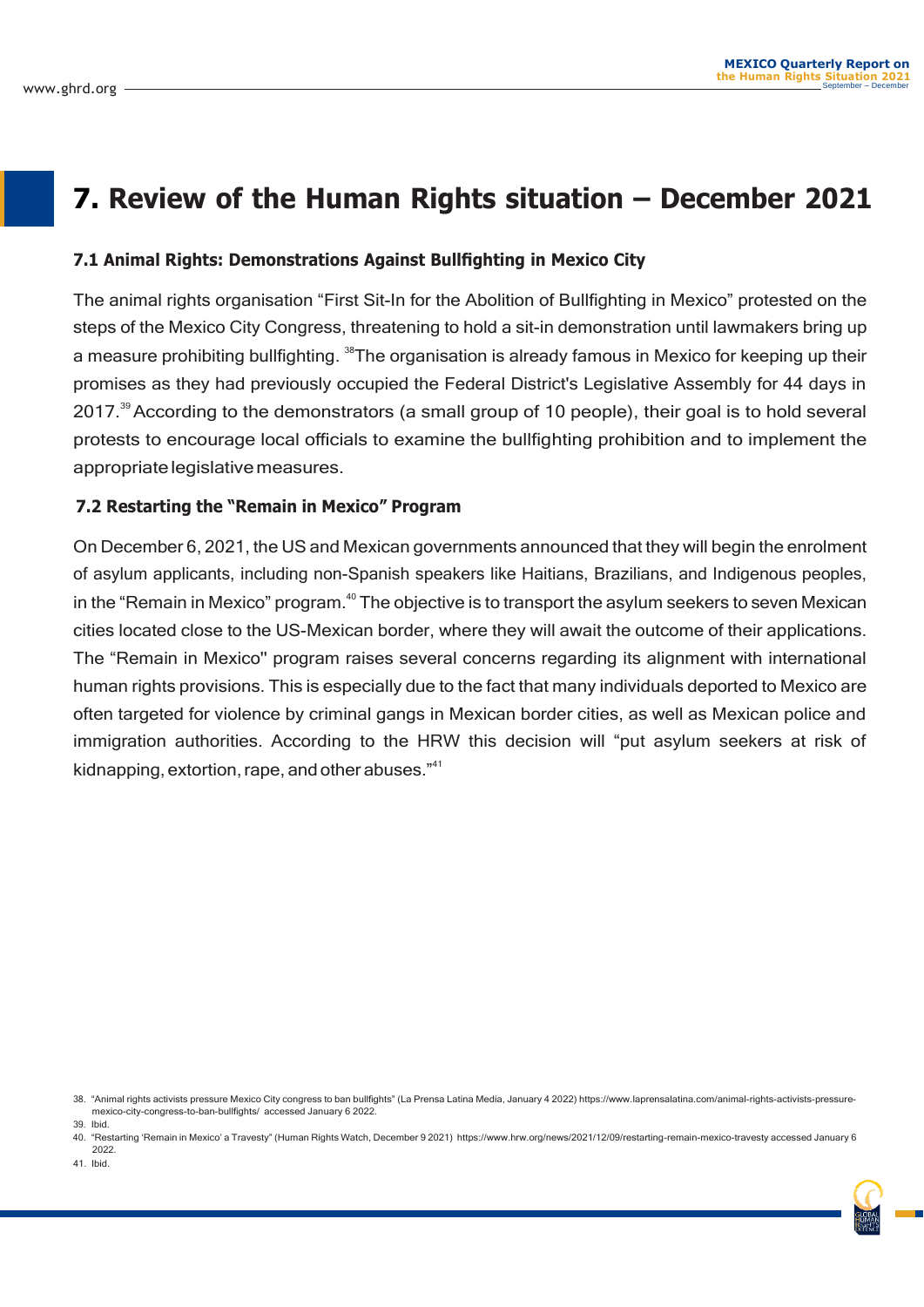#### **7.3 The UN Committee Against Torture Declares Mexico Responsible for Ill-Treatment and Illegal Detention**

On December 14, 2021, the UN anti-torture body declared that Damián Gallardo Martnez, a teacher and fighter for education and indigenous peoples' rights, was tortured in Mexico in violation of the Convention against Torture and Other Cruel, Inhuman or Degrading Treatment or Punishment.<sup>42</sup> In 2017, he was arrested without a warrant and held incommunicado in a secret detention facility, where he was severely beaten by the Mexican police.<sup>43</sup> After hearing the case, the UN Committee Against Torture has urged the government to stop criminalising activists who fight for human rights, and reminded the obligations under international human rights treaties to which Mexico has agreed to adhere.

#### **7.4 MexicanPresidentProposes to Eliminate the NationalClimateChange Institute**

On December 15, 2021, the Mexican President, Andrés Manuel López Obrador (AMLO), proposed to eliminate the national environment and climate change institute in line with ongoing measures to eliminate independent regulators in the energy sector.<sup>44</sup> According to AMLO, independent government bodies generate extra costs for the state or duplicate functions already held by other authorities. "<sup>45</sup>lt's not that we don't care about the environment, quite the contrary. What we don't want is … [for people] to take advantage of these causes," stated the President in the recent press conference with Mexico News Daily as justification for such a proposal.<sup>46</sup>

climate-change-agency accessed January 6 2022.

45. Ibid.

46. "AMLO dismantles climate change agency, legacy of neoliberals" (Mexico News Daily, December 17 2021) https://mexiconewsdaily.com/news/amlo-climate-change-agency-neoliberals/ accessed January 6 2022.

<sup>42.</sup> UN Committee against Torture, "Decisión adoptada por el Comité en virtud del artículo 22 de la Convención, respecto de la comunicación núm. 992/2020" (December 8, 2021) CAT/C/72/D/992/2020.

https://tbinternet.ohchr.org/\_layouts/15/treatybodyexternal/Download.aspx?symbolno=CAT%2fC%2f72%2fD%2f992%2f2020&Lang=en

<sup>43.</sup> OHCHR, "Mexico: Detention and torture of human rights defender highlights criminalization of legitimate protest, UN Committee finds" (YubaNet, December 14 2021)

https://yubanet.com/world/mexico-detention-and-torture-of-human-rights-defender-highlights-criminalization-of-legitimate-protest-un-committee-finds/ accessed January 6 2022. 44. "Mexico prepares proposal to eliminate climate change agency" (Bnamericas, December 15 2021) [https://www.bnamericas.com/en/new](http://www.bnamericas.com/en/news/mexico-prepares-proposal-to-eliminate-)s/m[exico-prepares-proposal-to-eliminate-](http://www.bnamericas.com/en/news/mexico-prepares-proposal-to-eliminate-)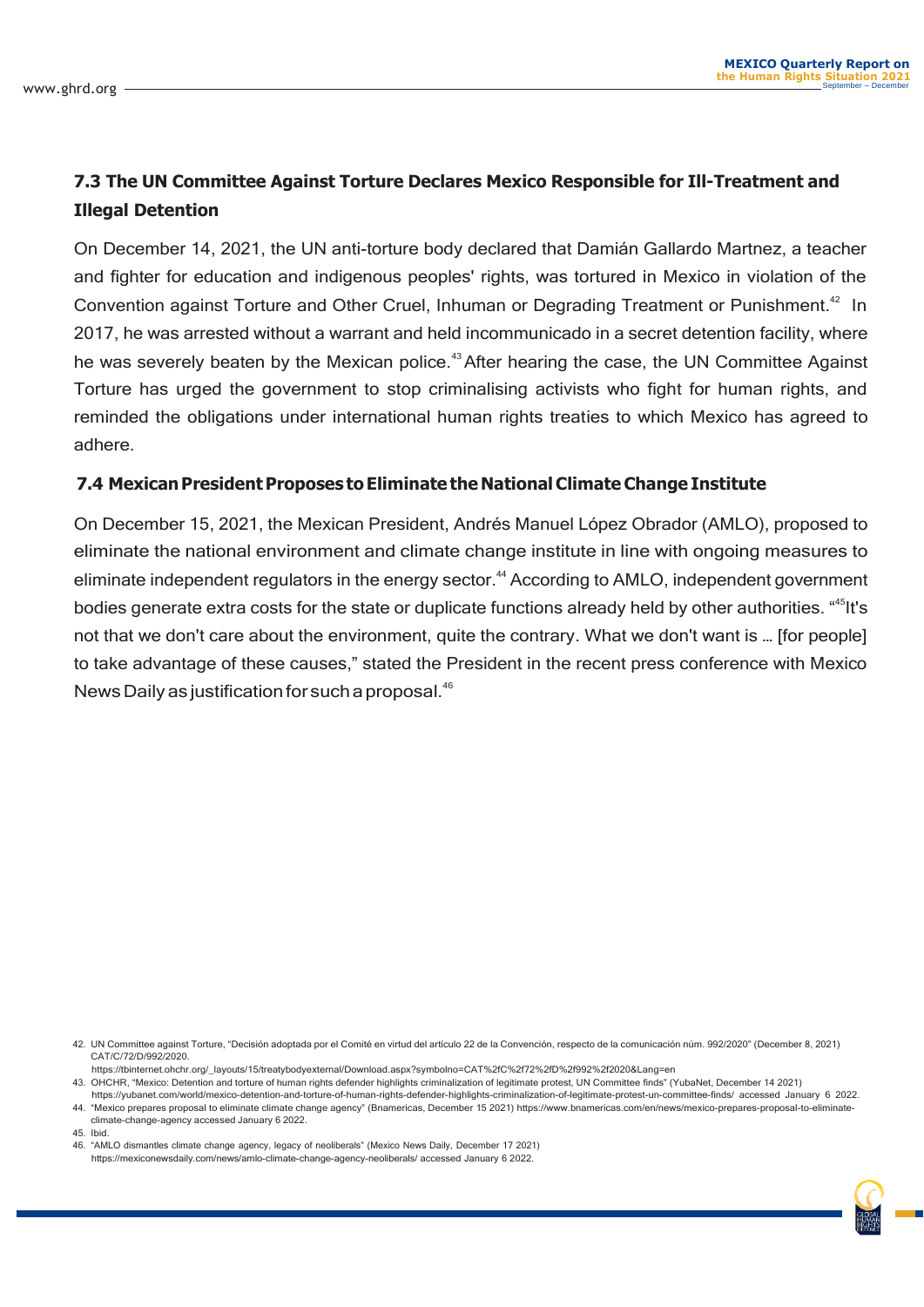### **Conclusion**

In conclusion, this report aims at summarising the main Human Rights related concerns for Mexico in the last quarter of the year 2021 (from September to December). Overall, the aim of this report is to underline the concerns of human rights violations in Mexico in order to urge the international community to take immediate action to improve the general applicability of human rights legal provisions to which Mexico has officially agreed to adhere to.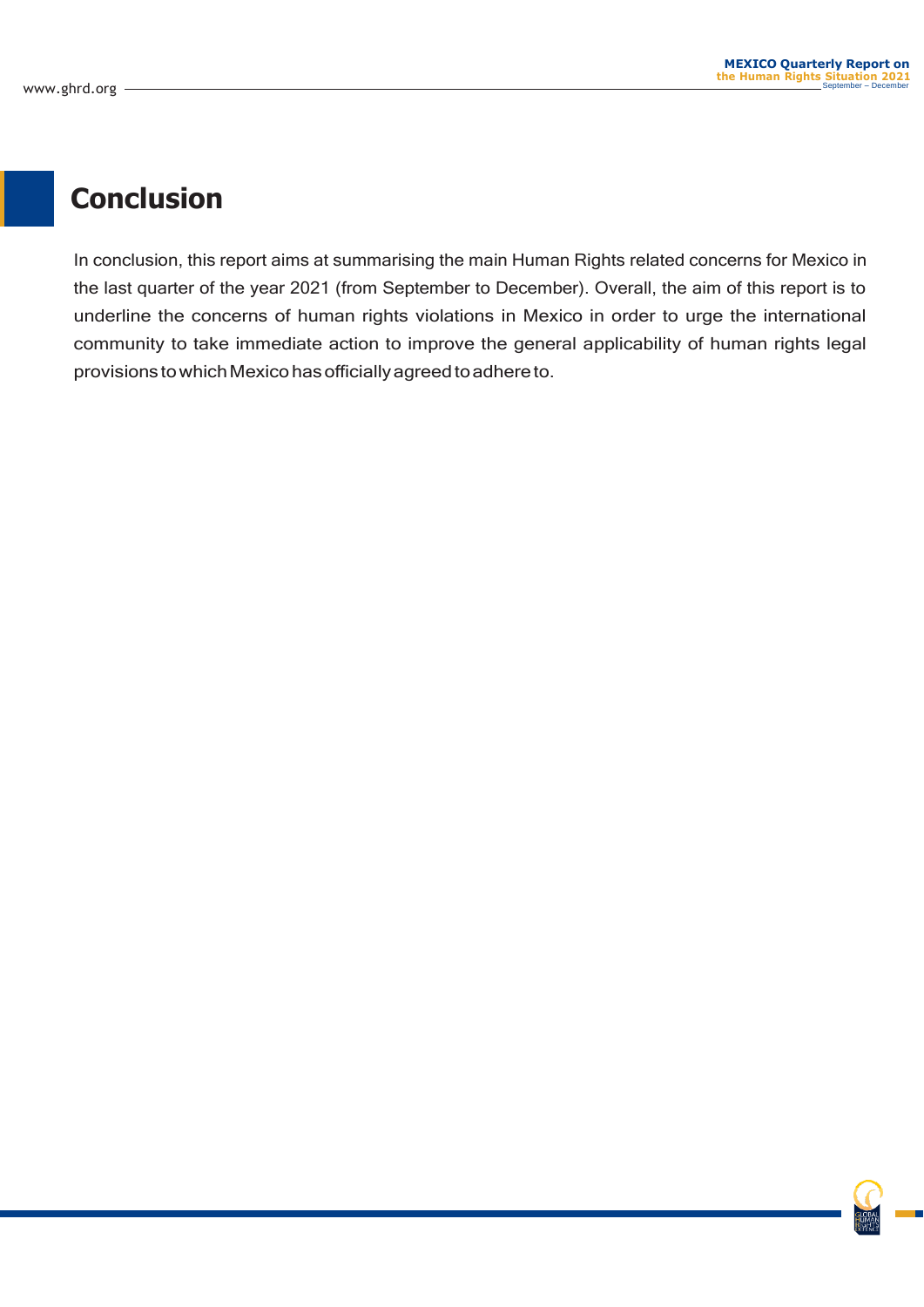### **Bibliography**

"AMLO dismantles climate change agency, legacy of neoliberals" (Mexico News Daily, December 17 2021)

"Animal rights activists pressure Mexico City congress to ban bullfights" (La Prensa Latina Media, January 4 2022) https:/[/www.laprensalatina.com/animal-rights-activists-pressure-mexico-city](http://www.laprensalatina.com/animal-rights-activists-pressure-mexico-city-)congress-to-ban-bullfights/ accessed January 6 2022

"Mexico prepares proposal to eliminate climate change agency" (Bnamericas, December 15 2021) https:/[/www.bnamericas.com/en/news/mexico-prepares-proposal-to-eliminate-climate-change](http://www.bnamericas.com/en/news/mexico-prepares-proposal-to-eliminate-climate-change-)agency accessed January 62022

"Restarting 'Remain in Mexico' a Travesty" (Human Rights Watch, December 9 2021)

'14-year-old Mexican jailed for fleeing arranged marriage' The Independent. (2021) https:/[/www.independent.co.uk/news/world/americas/mexican-teen-jailed-arranged-marriage](http://www.independent.co.uk/news/world/americas/mexican-teen-jailed-arranged-marriage-)b1970363.html accessed8December2021

Anjali Ryot en un tiroteo en Tulum, Retrieved 5 November 2021 https://elpais.com/mexico/2021-10- 22/balas-influencers-e-instagram-la-muerte-de-anjali-ryot-en-un-tiroteo-en-tulum.html

'At Summit, U.S., Canada And Mexico Avoid Thorny Questions' (Nytimes.com, 2021) <https:/[/www.nytimes.com/2021/11/18/us/politics/us-canada-mexico-summit.html>](http://www.nytimes.com/2021/11/18/us/politics/us-canada-mexico-summit.html) accessed 1 December 2021

Beatriz Guillén, (2021, October 22). Balas, 'influencers' e Instagram: la muerte de

CNDH Pide A Gobernador De Jalisco Respetar La Actividad Periodística' (El Universal, 2021) <https:/[/www.eluniversal.com.mx/estados/cndh-pide-gobernador-de-jalisco-respetar-la-actividad](http://www.eluniversal.com.mx/estados/cndh-pide-gobernador-de-jalisco-respetar-la-actividad-)periodistica>accessed 1December 2021

Comisión Nacional de los Derechos Humanos

Commission for Environmental Cooperation. (2021, November 4). Canada, Mexico & US Kickstart Global Renewable Energy Transition for Remote & Indigenous Communities. Cision. Retrieved November 9, 2021, from [https://www.](http://www.prnewswire.com/news-releases/canada-mexico--us-kickstart-)prn[ewswire.com/news-releases/canada-mexico--us-kickstart](http://www.prnewswire.com/news-releases/canada-mexico--us-kickstart-)global-renewable-energy-transition-for-remote--indigenous-communities-301416920.html

Constitution of the State of Mexico of 1917, Chapter II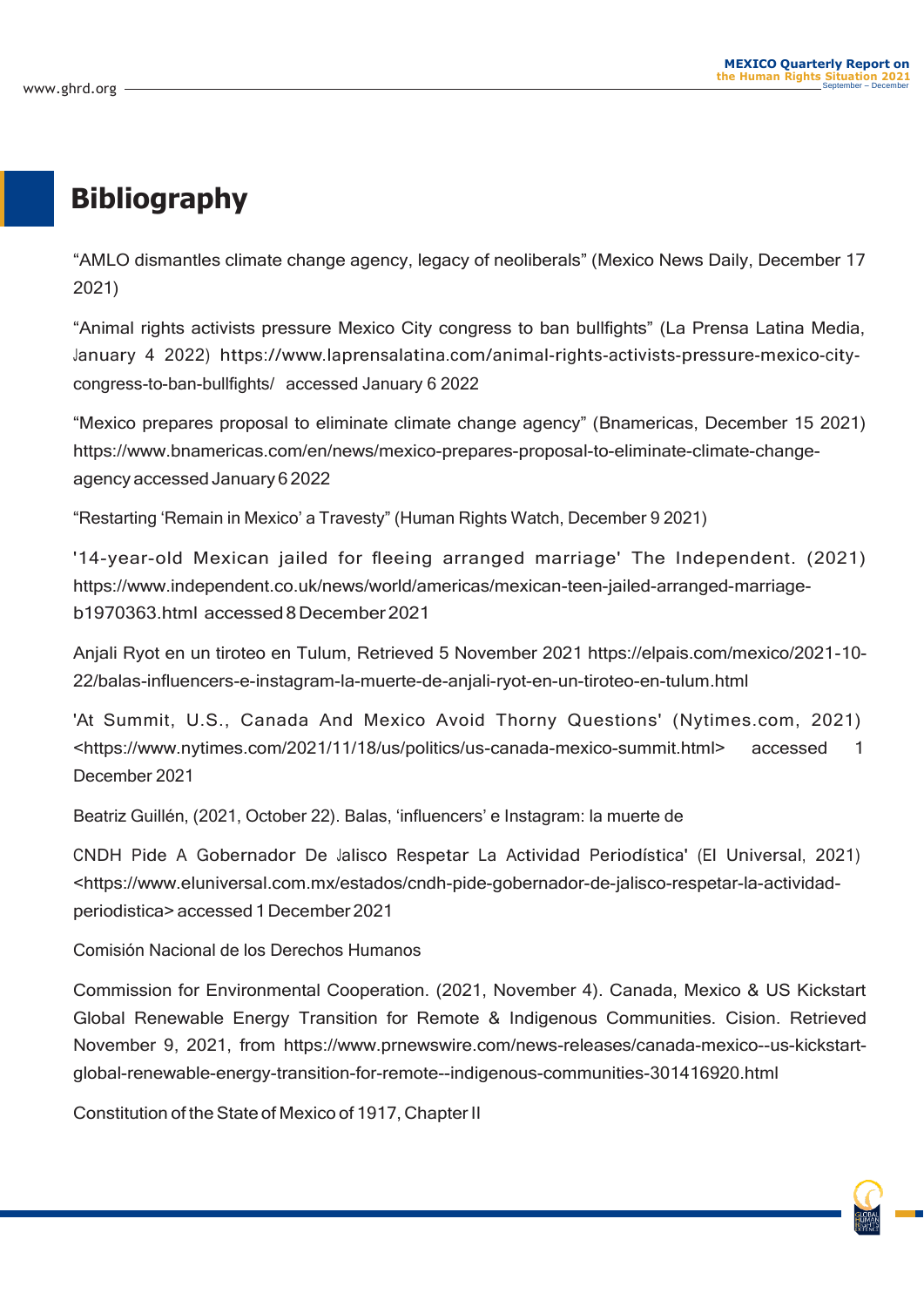Dasgupta, S. (2021, October 13). Mexico City says statue of Indigenous woman to replace Columbus. The Independent. Retrieved November 9, 2021, from https:// www.independent .co.uk/news/ world/americas/mexico-indigenous-woman-columbus-statue-b1937383.html

How "voluntary" are Mexico's 'humanitarian return flights'?. (2021). Retrieved 5 November 2021, from [https://www.](http://www.hrw.org/news/2021/10/06/how-voluntary-are-mexicos-humanitarian-return-ﬂights)hrw.o[rg/news/2021/10/06/how-voluntary-are-mexicos-humanitarian-return-](http://www.hrw.org/news/2021/10/06/how-voluntary-are-mexicos-humanitarian-return-ﬂights)flights

https://mexiconewsdaily.com/news/amlo-climate-change-agency-neoliberals/ accessed January 6 2022

IACHR Press release, October 23,2017 https://mailchi.mp/dist/iachr-urges-all-states-to-adoptcomprehensive-immediate-measures-to-respect-and-protect-womens-sexual-and-reproductiverights?e=07a43d57e2

International Working Group for Indigenous Affairs, "The Indigenous World 2021: 35th edition" (April 2021) https://iwgia.org/doclink/iwgia-book-the-indigenous-world-2021-eng/eyJ0eXAiOiJKV1 QiLCJhbGciOiJIUzI1NiJ9.eyJzdWIiOiJpd2dpYS1ib29rLXRoZS1pbmRpZ2Vub3VzLXdvcmxkLTIwMjEtZW5 nIiwiaWF0IjoxNjI4ODM5NjM2LCJleHAiOjE2Mjg5MjYwMzZ9.z1CuM7PcT5CPkV0evx8ve88y6v0vmwDu \_51JQ\_lwAkM accessed 28 November 2021

Minority Rights Group, "Indigenous peoples" ( January 2021) https:// minorityrights. org/minorities/ indigenous-peoples-4/ accessed 28November 2021

NEWS WIRES. (2021, September 29). Mexican president Lopez Obrador offers apology to Yaqui indigenous people. France 24. Retrieved November 3, 2021, from [https://www.](http://www/) france24 .com/en/ americas/20210929-mexican-president-lopez-obrador-offers-apology-to-yaqui-indigenous-people

News, A. (2021). Survivors of acid attacks in Mexico unite to push for change. Retrieved 9 November 2021, from https://abcnews.go.com/International/wireStory/survivors-acid-attacks-mexico-unitepush-change-79427563

North American Free Trade Agreement (NAFTA)

OHCHR, "Mexico: Detention and torture of human rights defender highlights criminalization of legitimate protest, UN Committee finds" (YubaNet, December 14 2021) https:// yubanet. com/world/mexico-detention-and-torture-of-human-rights-defender-highlights-criminalization-oflegitimate-protest-un-committee-finds/accessedJanuary62022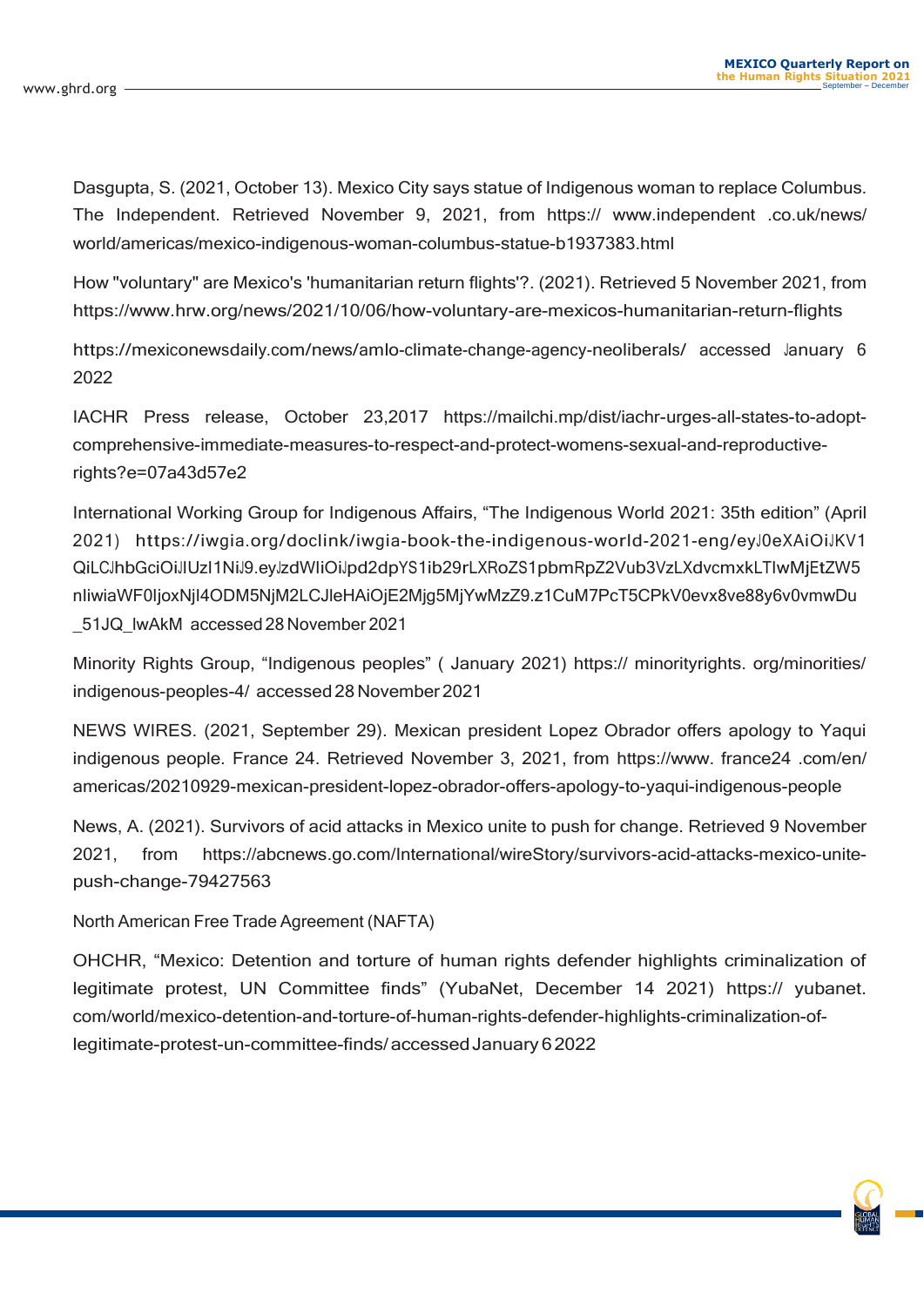'OPCW'S Conference Of The States Parties Opens In The Hague' (OPCW, 2021) <https:// www.opcw. org/ media-centre/news/2021/11/opcws-conference-states-parties-opens-hague> accessed 1 December 2021

'People with Disabilities in Mexico Underrepresented in Politics' (Human Rights Watch, 2021) Human Rights Watch [https://www.](http://www.hrw.org/news/2021/12/03/people-disabilities-mexico-underrepresented-)hrw.o[rg/news/2021/12/03/people-disabilities-mexico-underrepresented](http://www.hrw.org/news/2021/12/03/people-disabilities-mexico-underrepresented-)politics accessed 8December 2021

Rodriguez M.H, "Social change and land tenure regimes in Mexico: A critical review" (2012) Vol 77(5) GeoJournal, 633–649

Roitman M, "Treinta Años De Neoliberalismo En México: Los Orígenes de la narcopolítica" (ElDiario.es, 2021) https:/[/www.eldiario.es/contrapoder/neoliberalismo-mexico-narcopolitica](http://www.eldiario.es/contrapoder/neoliberalismo-mexico-narcopolitica) \_132\_4503549 .html#:~:text=Fue%20Miguel%20de%20la%20Madrid,revoluci%C3%B3n%20mexicana%20fue%20pe rdiendo%20identidad. accessed 9December 2021

Romo, V. (2021, September 7). Mexico's Supreme Court Has Voted To Decriminalize Abortion. NPR. Retrieved November 3, 2021, from [https://www.](http://www.npr.org/2021/09/07/1034925270/mexico-abortion-)npr.o[rg/2021/09/07/1034925270/mexico-abortion](http://www.npr.org/2021/09/07/1034925270/mexico-abortion-)decriminalized-supreme-court?t=1635937401170

Secretaría de Relaciones Exteriores. (2021, September 29). Humanitarian return flights to Haiti resume. Gobierno de México. Retrieved November 3, 2021, from https://www.gob. mx/ sre/ prensa/ humanitarian -return-flights-to-haiti-resume?idiom=en

Shaw, T. (2020, January 1). Day of the Pluricultural Nation in Mexico in 2022. Office Holidays. Retrieved November 9, 2021, from https://www.officeholidays.com/holidays/mexico/mexico-day-of-the-races

Suprema Corte Justicia de la Nación. (2021, September 7). Comunicado de Prensa: Suprema Corte declara inconstitucional la criminalización total del aborto. Gobierno de Mexico. Retrieved November 3, 2021, from [https://www.internet2.scjn.gob.mx/red2/comunicados/noticia.asp?id=6579](http://www.internet2.scjn.gob.mx/red2/comunicados/noticia.asp?id=6579)

Title 42, Chapter 6A The public health and welfare, United States Code, 2011 Edition

UN Committee against Torture, "Decisión adoptada por el Comité en virtud del artículo 22 de la Convención, respecto de la comunicación núm. 992/2020" (December 8, 2021) CAT/C/72/D/992/2020

'US, Canada, Mexico Leaders To Meet In First Summit Since 2016' (Aljazeera.com, 2021) <https:/[/www.aljazeera.com/economy/2021/11/18/us-canada-mexico-leaders-to-meet-in-](http://www.aljazeera.com/economy/2021/11/18/us-canada-mexico-leaders-to-meet-in-ﬁrst-)first- summitsince-2016> accessed 1 December 2021Vivanco, J. M. (2021, October 26). How "voluntary" are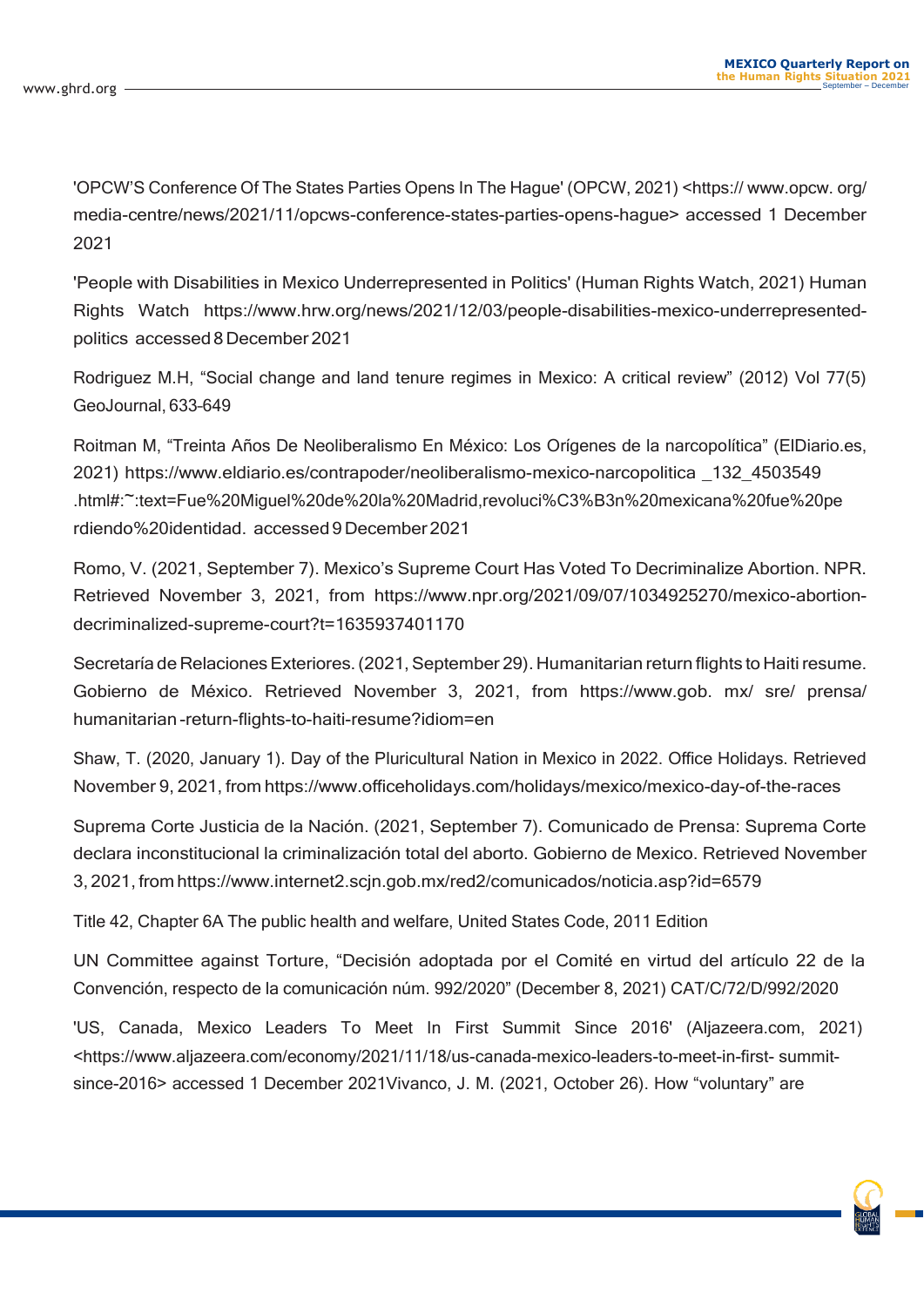Mexico's 'humanitarian return flights'? Human Rights Watch. Retrieved November 3, 2021, from [https://www.](http://www.hrw.org/news/2021/10/06/how-voluntary-are-mexicos-humanitarian-return-ﬂights)hrw.o[rg/news/2021/10/06/how-voluntary-are-mexicos-humanitarian-return-](http://www.hrw.org/news/2021/10/06/how-voluntary-are-mexicos-humanitarian-return-ﬂights)flights

William H. Prescott and James Lockhart, "History of the Conquest of Mexico" (Modern Library Paperback Ed, Random House Inc, 2001)